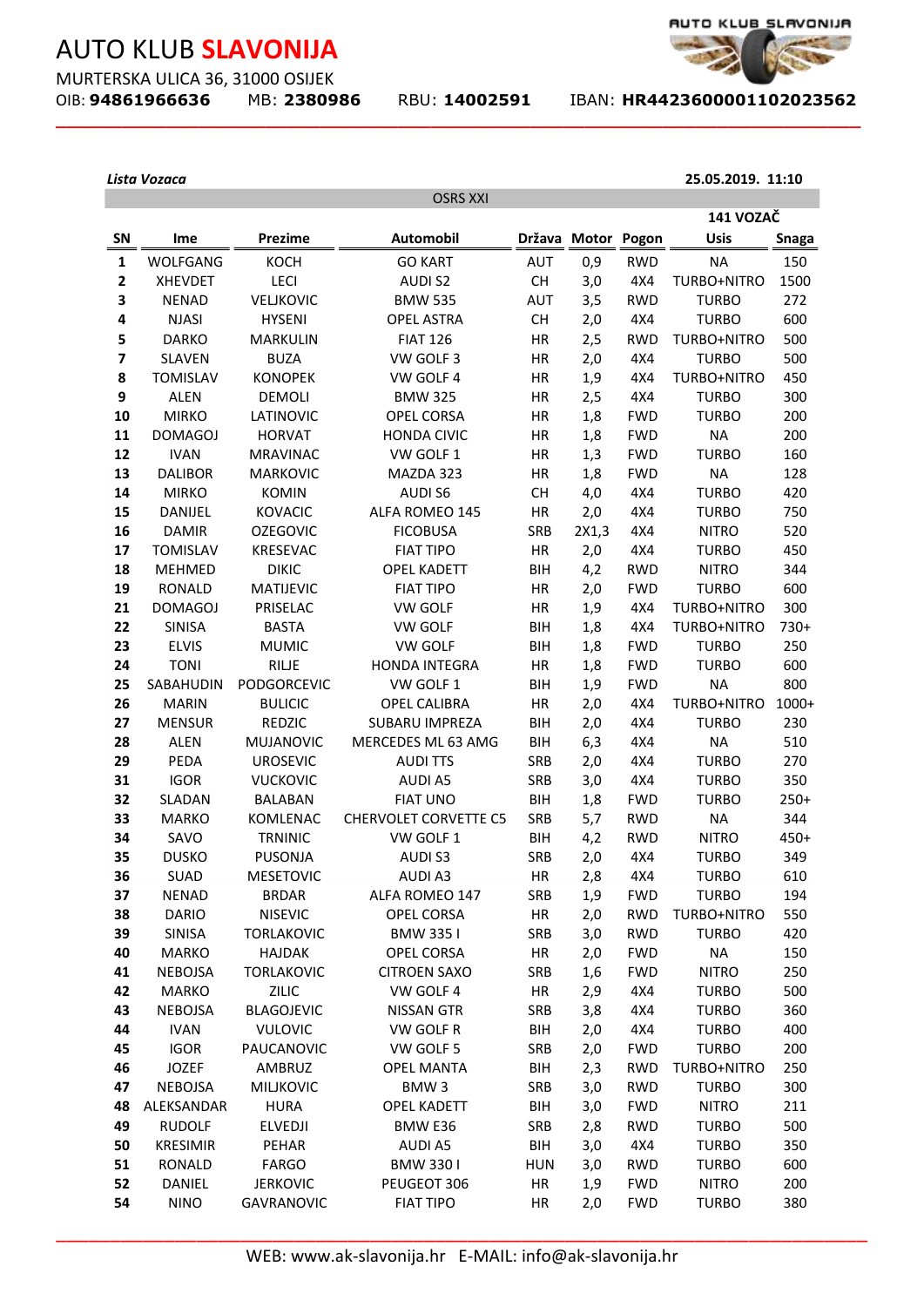MURTERSKA ULICA 36, 31000 OSIJEK<br>OIB: **94861966636** MB: 2380986

**\_\_\_\_\_\_\_\_\_\_\_\_\_\_\_\_\_\_\_\_\_\_\_\_\_\_\_\_\_\_\_\_\_\_\_\_\_\_\_\_\_\_\_\_\_\_\_\_\_\_\_\_\_\_\_\_\_\_\_\_\_\_\_\_\_\_\_\_\_\_\_\_\_**

OIB: **94861966636** MB: **2380986** RBU: **14002591** IBAN: **HR4423600001102023562** 

| <b>SN</b> | Ime              | Prezime            | <b>Automobil</b>                                      |            | Država Motor Pogon |            | <b>Usis</b>  | <b>Snaga</b> |
|-----------|------------------|--------------------|-------------------------------------------------------|------------|--------------------|------------|--------------|--------------|
| 55        | <b>VELJKO</b>    | <b>KOVACEV</b>     | <b>FIAT TIPO</b>                                      | SRB        | 2,0                | 4X4        | <b>TURBO</b> | 490          |
| 56        | <b>IVAN</b>      | <b>DZAGIC</b>      | OPEL CORSA                                            | SRB        | 2,0                | 4X4        | <b>TURBO</b> | 550          |
| 57        | DANIEL           | <b>OPANCINA</b>    | <b>AUDITT</b>                                         | SRB        | 2,0                | <b>FWD</b> | <b>TURBO</b> | 200          |
| 58        | ZORAN            | SLAVKOVIC          | <b>SUZUKI MARUTTI</b>                                 | SRB        | 4,2                | <b>RWD</b> | TURBO+NITRO  | 650          |
| 59        | <b>VLADA</b>     | STOJANOVSKI        | <b>FIAT BRAVO</b>                                     | SRB        | 2,4                | 4X4        | <b>TURBO</b> | 500          |
| 61        | <b>VIKTOR</b>    | <b>FIJAN</b>       | NISSAN 350 Z                                          | HR         | 3,5                | <b>RWD</b> | TURBO+NITRO  | 600+         |
| 62        | AMAR             | <b>KAROVIC</b>     | VW GOLF 1                                             | <b>BIH</b> | 2,0                | <b>FWD</b> | <b>TURBO</b> | 300          |
| 63        | ALEKSANDAR       | <b>JANKOVIC</b>    | <b>BMW E3</b>                                         | HR         | 2,8                | <b>RWD</b> | <b>TURBO</b> | 1000+        |
| 65        | <b>JANKOVIC</b>  | ALEKSANDAR         | BMW E34                                               | HR         | 3,0                | <b>RWD</b> | <b>TURBO</b> | 300          |
| 66        | NEDELJKO         | SIMANIC            | VW GOLF 1                                             | <b>BIH</b> | 1,8                | <b>FWD</b> | TURBO+NITRO  | 300          |
| 67        | <b>TOMISLAV</b>  | <b>POPINJAC</b>    | NISSAN 350 Z                                          | HR         | 3,5                | <b>RWD</b> | <b>TURBO</b> | 600+         |
| 69        | <b>DINO</b>      | <b>DIJANUSIC</b>   | <b>AUDIS3</b>                                         | HR         | 2,0                | 4X4        | <b>TURBO</b> | 350          |
| 70        | SADZID           | <b>IMAMOVIC</b>    | PEUGEOT 307                                           | <b>BIH</b> | 2,0                | <b>FWD</b> | <b>TURBO</b> | 200          |
| 71        | <b>IVAN</b>      | <b>VIDIC</b>       | <b>AUDI A4</b>                                        | HR         | 1,8                | 4X4        | <b>TURBO</b> | 560          |
| 72        | <b>ELDIN</b>     | <b>KURTIC</b>      | <b>VW POLO</b>                                        | <b>BIH</b> | 1,8                | <b>FWD</b> | <b>TURBO</b> | 350          |
| 73        | <b>HRVOJE</b>    | <b>MIKOVIC</b>     | AUDIA3                                                | HR         | 1,8                | 4X4        | <b>TURBO</b> | $600+$       |
| 74        | <b>JOVAN</b>     | <b>TRIVKOVIC</b>   | BMW M6                                                | SRB        | $5,0$              | <b>RWD</b> | <b>TURBO</b> | 500          |
| 75        | LUCIJAN          | SABLJAR            | <b>BMW 435</b>                                        | HR         | 3,0                | <b>RWD</b> | <b>TURBO</b> | 400+         |
| 76        | ZELJKO           | <b>HARDI</b>       | <b>VW GOLF</b>                                        | HR         | 1,8                | 4X4        | TURBO+NITRO  | 500          |
| 77        | <b>KRISTIJAN</b> | SABLJAR            | <b>AUDI RS3</b>                                       | HR         | 2,5                | 4X4        | <b>TURBO</b> | $500+$       |
| 78        | MILENKO          | <b>ILIC</b>        | <b>VW LUPO</b>                                        | HR         | 2,8                | 4X4        | <b>NA</b>    | 200          |
| 79        | <b>HRVOJE</b>    | <b>RIDAN</b>       | VW GOLF 7 R                                           | HR         | 2,0                | 4X4        | <b>TURBO</b> | 300          |
| 80        | <b>ROBERT</b>    | <b>BUZONJA</b>     | VW PASSAT VR 6                                        | HR         | 2,8                | <b>FWD</b> | <b>NA</b>    | 170          |
| 81        | <b>MIROSLAV</b>  | <b>JURKOVIC</b>    | <b>BMW 330 D</b>                                      | HR         | 3,0                | <b>RWD</b> | <b>TURBO</b> | 231          |
| 82        | <b>DINKO</b>     | <b>DRDA</b>        | <b>OPEL KADETT GSI</b>                                | HR         | 2,0                | <b>FWD</b> | <b>TURBO</b> | 211          |
| 83        | <b>MATIJA</b>    | <b>KLAPSEC</b>     | <b>SEAT LEON FR</b>                                   | HR         | 2,0                | <b>FWD</b> | <b>TURBO</b> | 270          |
| 84        | <b>ANTONIO</b>   | <b>KELEMEN</b>     | VW GOLF 6 GTD                                         | HR         | 2,0                | <b>FWD</b> | <b>TURBO</b> | 200          |
| 85        | <b>DARIO</b>     | <b>DONADIC</b>     | VW GOLF 5                                             | HR         | 2,0                | <b>FWD</b> | <b>NA</b>    | 300          |
| 86        | SINISA           | <b>PERSIC</b>      | <b>AUDI A4</b>                                        | HR         | 3,0                | 4X4        | <b>TURBO</b> | 360          |
| 87        | <b>GORDAN</b>    | <b>GACIC</b>       | VW GOLF 6                                             | HR         | 2,0                | 4X4        | <b>TURBO</b> | 350          |
| 88        | <b>ANTONIO</b>   | VIDAKOVIC          | VW GOLF 2                                             | HR         | 2,0                | <b>FWD</b> | <b>TURBO</b> | 250          |
| 89        | <b>IVAN</b>      | <b>IVOS</b>        | VW GOLF 5 GTI                                         | HR         | 2,0                | <b>FWD</b> | <b>TURBO</b> | 280          |
| 90        | PETAR            | ZUZIC              | VW POLO GTI                                           | HR         | 1,8                | <b>FWD</b> | <b>TURBO</b> | 380          |
| 91        | <b>SINISA</b>    | <b>NJEZIC</b>      | VW GOLF 7                                             | HR         | 2,0                | <b>FWD</b> |              | 402          |
| 92        | <b>MATIJA</b>    | <b>JANDROKOVIC</b> | <b>AUDI A5</b>                                        | HR         | 3,0                | 4X4        | <b>TURBO</b> | 300          |
| 93        | DANIJEL          | <b>VOLF</b>        | <b>ALFA GIULIETA</b>                                  | HR         | 1,8                | <b>FWD</b> |              | 360          |
| 94        | <b>KARLO</b>     | FERDEBAR           | <b>HONDA CIVIC</b>                                    | HR         | 1,8                | <b>FWD</b> | <b>NA</b>    | 180          |
| 95        | <b>KARLO</b>     | <b>HUDEK</b>       | VW GOLF                                               | HR         | 2,0                | <b>FWD</b> | <b>TURBO</b> | 350          |
| 96        | <b>BORIS</b>     | <b>RODIC</b>       | <b>HONDA CIVIC</b>                                    | ΗR         | 1,6                | <b>FWD</b> | <b>TURBO</b> | 300          |
| 97        | <b>MATEJ</b>     | <b>HUDEK</b>       | VW GOLF                                               | HR         | 2,0                | <b>FWD</b> | <b>TURBO</b> | 230          |
| 98        | <b>KRISTIJAN</b> | <b>TONKOVIC</b>    | <b>RENAULT CIO</b>                                    | ΗR         | 1,9                | <b>FWD</b> | <b>TURBO</b> | 120          |
| 99        | <b>ALEN</b>      | <b>BASNEC</b>      | <b>HONDA CIVIC</b>                                    | ΗR         | 2,2                | <b>FWD</b> | <b>TURBO</b> | 200          |
| 100       | <b>MATIJA</b>    | <b>KERETIC</b>     | <b>HONDA CIVIC COUPE</b>                              | HR         | 1,6                | <b>FWD</b> | <b>TURBO</b> | 230          |
| 101       | MIHAEL           | <b>HORVAT</b>      | BMW <sub>5</sub>                                      | HR         | 3,0                | <b>RWD</b> | <b>TURBO</b> | 142          |
| 102       | ZELJKO           | <b>JEMIC</b>       | YUGO ZASTAVA                                          | HR         | 2,0                | <b>FWD</b> | <b>TURBO</b> | 190          |
| 103       | <b>FILIP</b>     | ANDRICEVIC         | PEUGEOT 205                                           | ΗR         | 2,0                | <b>FWD</b> | <b>NA</b>    | 170          |
|           | 104 MICHELE JOE  | HITI               | BMW E36                                               | ΗR         | 3,0                | <b>RWD</b> |              | 233          |
| 106       | <b>ALEN</b>      | <b>VUGLEC</b>      | <b>OPEL KADETT</b>                                    | HR         | 2,0                | <b>FWD</b> | <b>NITRO</b> | 150          |
| 107       | <b>IVAN</b>      | PERIC              | OPEL CORSA                                            | ΗR         | 2,0                | <b>FWD</b> | <b>TURBO</b> | 250          |
| 108       | <b>BORNA</b>     | <b>BUZONJA</b>     | VW GOLF 2                                             | HR         | 1,8                | <b>FWD</b> | <b>TURBO</b> | 290          |
| 112       | LOVRO            | <b>IVANDIC</b>     | <b>AUDI A3</b>                                        | HR         | 1,8                | <b>FWD</b> | <b>TURBO</b> | 200          |
| 113       | <b>ELMIR</b>     | <b>DURMISI</b>     | VW GOLF 2                                             | SRB        | 2,8                | <b>FWD</b> | <b>NA</b>    | 175          |
| 114       | <b>JOSIP</b>     | PIRKL              | <b>FIAT COUPE</b>                                     | HR         | 2,0                | <b>FWD</b> | <b>TURBO</b> | 350          |
|           |                  |                    | WEB: www.ak-slavonija.hr E-MAIL: info@ak-slavonija.hr |            |                    |            |              |              |

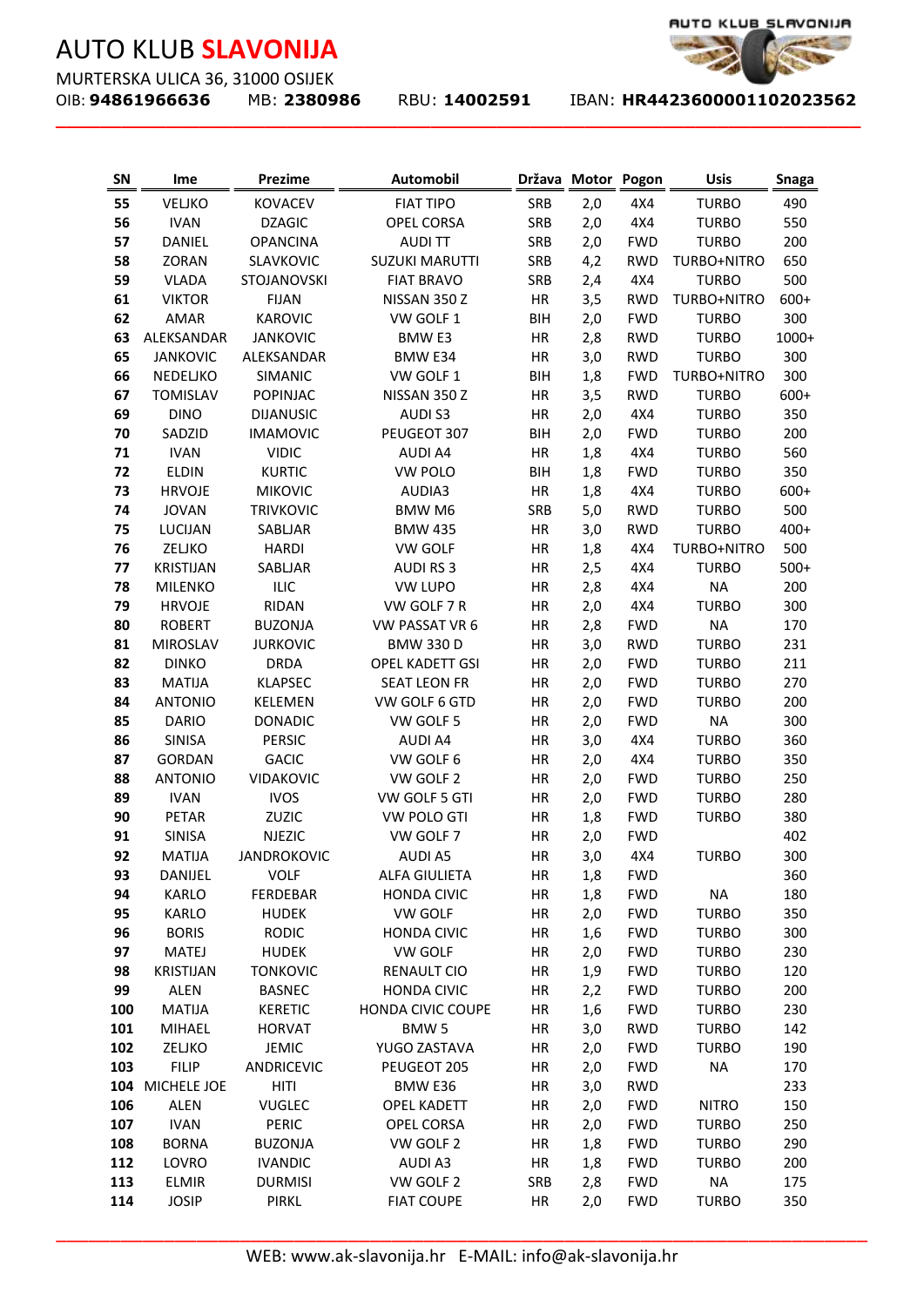MURTERSKA ULICA 36, 31000 OSIJEK<br>OIB: **94861966636** MB: 2380986

**\_\_\_\_\_\_\_\_\_\_\_\_\_\_\_\_\_\_\_\_\_\_\_\_\_\_\_\_\_\_\_\_\_\_\_\_\_\_\_\_\_\_\_\_\_\_\_\_\_\_\_\_\_\_\_\_\_\_\_\_\_\_\_\_\_\_\_\_\_\_\_\_\_**

OIB: **94861966636** MB: **2380986** RBU: **14002591** IBAN: **HR4423600001102023562** 

AUTO KLUB\_SLAVONIJA

| <b>SN</b>  | Ime                           | <b>Prezime</b>                   | <b>Automobil</b>                                      |                  | Država Motor Pogon |                          | <b>Usis</b>                  | <b>Snaga</b> |
|------------|-------------------------------|----------------------------------|-------------------------------------------------------|------------------|--------------------|--------------------------|------------------------------|--------------|
| 115        | <b>MILOS</b>                  | LAZAREVIC                        | <b>TOYOTA CELICA</b>                                  | SRB              | 1,8                | <b>FWD</b>               | <b>NA</b>                    | 160          |
| 116        | <b>MARIO</b>                  | ZABIC                            | <b>BMW 335 D</b>                                      | HR               | 3,5                | <b>RWD</b>               | <b>TURBO</b>                 | 150          |
| 117        | <b>TONI</b>                   | <b>KACINARI</b>                  | <b>BMW 325 IX</b>                                     | HR               | 2,5                | <b>RWD</b>               | <b>TURBO</b>                 | 300          |
| 119        | <b>KRUNO</b>                  | <b>KOVACIC</b>                   | <b>HYUNDAI GENESIS COUPE</b>                          | HR               | 3,8                | <b>RWD</b>               | <b>TURBO</b>                 | 420          |
| 120        | <b>ALEN</b>                   | PODRAVAC                         | PEUGEOT 306                                           | HR               | 2,0                | <b>FWD</b>               | <b>NA</b>                    | 130          |
| 122        | <b>MIHAEL</b>                 | <b>VUKOVIC</b>                   | <b>BMW 325</b>                                        | HR               | 2,5                |                          | <b>NA</b>                    | 200          |
| 124        | <b>MARKO</b>                  | <b>HERMAN</b>                    | <b>HONDA CIVIC</b>                                    | HR               | 2,2                | <b>FWD</b>               | <b>NA</b>                    | 215          |
| 126        | <b>DORIAN</b>                 | <b>NEKIC</b>                     | <b>HONDA CIVIC</b>                                    | HR               | 2,0                | <b>FWD</b>               | <b>NA</b>                    | 220          |
| 127        | <b>KARLO</b>                  | <b>CRNCIC</b>                    | PEUGEOT 205 GTI                                       | HR               | 1,9                | <b>FWD</b>               | <b>TURBO</b>                 | 120          |
| 128        | <b>DOMINIK</b>                | PEROLLI                          | RENAULT CLIO RS 197                                   | HR               | 2,0                | <b>RWD</b>               | <b>TURBO</b>                 | 197          |
| 129        | <b>KRISTIJAN</b>              | КОКОТ                            | PEUGEOT 205 GTI                                       | HR               | 3,0                | <b>FWD</b>               | <b>TURBO</b>                 | 150          |
| 131        | <b>KRISTIAN</b>               | <b>PRSTEC</b>                    | <b>BMW 323</b>                                        | HR               | 3,0                | <b>RWD</b>               | <b>NITRO</b>                 | 300          |
| 132        | SRDAN                         | <b>SILIKOVIC</b>                 | <b>OPEL KADETT</b>                                    | <b>SRB</b>       | 2,5                | <b>FWD</b>               | <b>NA</b>                    | 170          |
|            | 133 ALEKSANDAR                | <b>LEZAIC</b>                    | SKODA OCTAVIA                                         | <b>SRB</b>       | 2,0                | <b>FWD</b>               | <b>TURBO</b>                 | 150          |
| 135        | <b>JOSIP</b>                  | <b>SVIBEN</b>                    | NISSAN 200 SX                                         | HR               | 2,0                |                          | <b>TURBO</b>                 | 390          |
| 137        | KAID                          | <b>KRNJIC</b>                    | VW GOLF 2                                             | <b>BIH</b>       | 1,9                | <b>FWD</b>               | <b>TURBO</b>                 | 140          |
| 139        | <b>DRAZEN</b>                 | ZEKIC                            | <b>HONDA CIVIC</b>                                    | HR               | 2,4                | <b>FWD</b>               | <b>TURBO</b>                 | 147          |
| 140        | <b>EDI</b>                    | <b>KISIC</b>                     | HONDA CIVIC VTI                                       | <b>BIH</b>       | 1,6                | <b>FWD</b>               | <b>NA</b>                    | 160          |
| 141        | PAVO                          | CICIC                            | <b>BMW 530 D</b>                                      | <b>BIH</b>       | 3,0                | <b>RWD</b>               | <b>TURBO</b>                 | 310          |
| 142        | <b>HRVOJE</b>                 | POLJIC ILIC                      | <b>HONDA CIVIC</b>                                    | HR               | 1,6                | <b>FWD</b>               | <b>TURBO</b>                 | 200          |
| 143        | SENAD                         | <b>DZAMBIC</b>                   | VW GOLF 1                                             | <b>BIH</b>       | 2,0                | <b>FWD</b>               | <b>NA</b>                    | 150          |
| 146        | <b>STEFAN</b>                 | <b>BLANUSA</b>                   | <b>ABARTH GRANDE PUNTO</b>                            | <b>SRB</b>       | 1,4                | <b>FWD</b>               | <b>TURBO</b>                 | 155          |
| 147        | <b>ANTONIO</b>                | <b>IVSAK</b>                     | <b>RENAULT MEGANE</b>                                 | HR               | 2,0                | <b>FWD</b>               | <b>TURBO</b>                 | 250          |
| 149        | <b>MARKO</b>                  | DEJANOVIC                        | BMW E34                                               | SRB              | 2,5                | <b>RWD</b>               | <b>NA</b>                    | 192          |
|            | 150 ALEKSANDAR                | <b>STANKOVIC</b>                 | VW GOLF 4                                             | SRB              | 1,8                | <b>FWD</b>               | <b>TURBO</b>                 | 150          |
| 151        | SASA                          | <b>VISNIC</b>                    | <b>OPEL KADETT</b>                                    | SRB              | 2,0                | <b>FWD</b>               | <b>NA</b>                    | 150          |
| 153        | <b>TONI</b>                   | <b>GLIBO</b>                     | <b>FORD FOCUS</b>                                     | <b>AUT</b>       | 2,5                | <b>FWD</b>               | <b>TURBO</b>                 | 465          |
| 159        | <b>KARLO</b>                  | <b>BERGER</b>                    | <b>BMW M6</b>                                         | HR               | 5,0                | <b>RWD</b>               | <b>TURBO</b>                 | 540          |
| 161        | <b>ELENA</b>                  | <b>MEMA</b>                      | PORSCHE MACAN                                         | HR               | 2,0                | 4X4                      | <b>TURBO</b>                 | 260          |
| 163        | LUKA                          | <b>GRBAVAC</b>                   | <b>BMW 535</b>                                        | HR               | 3,5                | <b>RWD</b>               | <b>TURBO</b>                 | 370          |
| 167        | <b>MARINKO</b>                | PRAZIC                           | <b>CITROEN SAXO</b>                                   | SRB              | 1,6                | <b>FWD</b>               | <b>TURBO</b>                 | 200          |
| 169        | <b>ALMIN</b>                  | <b>GREDIC</b>                    | BMW E30                                               | HR               | 3,2                | <b>RWD</b>               | <b>NA</b>                    | 330          |
|            | 170 ALEKSANDAR                | <b>DUKANOVIC</b>                 | AUDI S3                                               | SRB              | 1,8                | 4X4                      | <b>TURBO</b>                 | 250          |
| 171<br>172 | <b>JASMIN</b>                 | <b>GREDIC</b><br><b>UROSEVIC</b> | BMW F30<br><b>OPEL CORSA</b>                          | HR<br><b>SRB</b> | 3,0<br>2,0         | <b>RWD</b><br><b>FWD</b> | <b>TURBO</b><br><b>TURBO</b> | 260<br>150   |
| 173        | <b>BOGDAN</b><br><b>DENIS</b> | KRAJNOVIC                        | <b>BMW 535</b>                                        | HR               | 3,5                | <b>RWD</b>               | <b>TURBO</b>                 | 300          |
| 174        | <b>DEJAN</b>                  | KOVACEVIC                        | OPEL CORSA A                                          | SRB              | 2,0                | <b>FWD</b>               | <b>NA</b>                    | 150          |
| 199        | <b>ROMAN</b>                  | <b>BOJAT</b>                     | <b>TESLA S</b>                                        | HR               |                    | 4X4                      |                              | 422          |
|            |                               |                                  |                                                       |                  |                    |                          |                              |              |
|            |                               |                                  |                                                       |                  |                    |                          |                              |              |
|            |                               |                                  | WEB: www.ak-slavonija.hr E-MAIL: info@ak-slavonija.hr |                  |                    |                          |                              |              |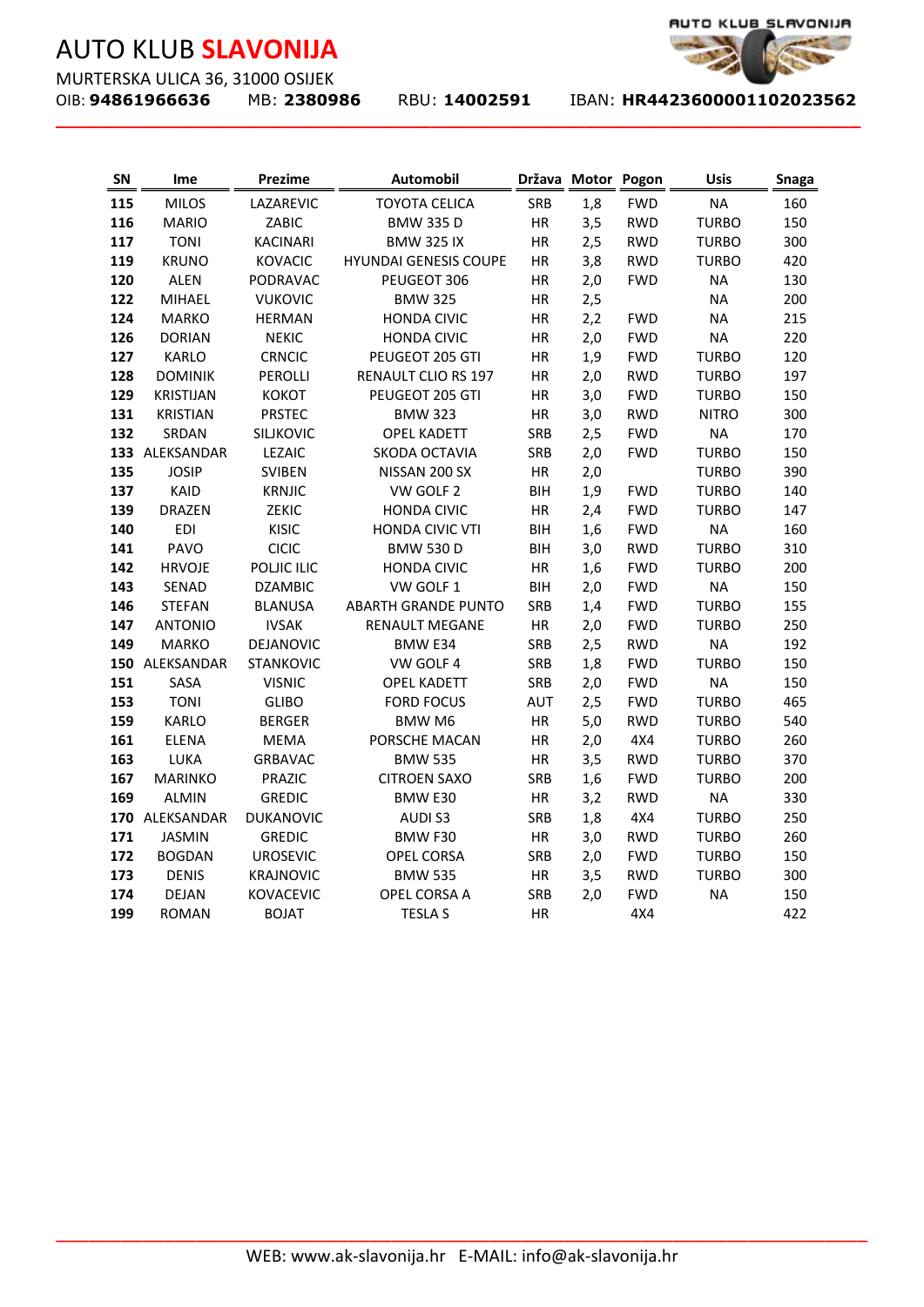MURTERSKA ULICA 36, 31000 OSIJEK<br>OIB: **94861966636** MB: 23809

**\_\_\_\_\_\_\_\_\_\_\_\_\_\_\_\_\_\_\_\_\_\_\_\_\_\_\_\_\_\_\_\_\_\_\_\_\_\_\_\_\_\_\_\_\_\_\_\_\_\_\_\_\_\_\_\_\_\_\_\_\_\_\_\_\_\_\_\_\_\_\_\_\_**

OIB: **94861966636** MB: **2380986** RBU: **14002591** IBAN: **HR4423600001102023562** 

### *KVALIFIKACIJSKE VOŽNJE* 25.05.2019. 13:20

| SN           | Name                                      | <b>RT</b> | 60 FT | $1/8$ ET | 1/8 SPEED        | 1/4 ET | 1/4 SPEED | TT     |
|--------------|-------------------------------------------|-----------|-------|----------|------------------|--------|-----------|--------|
| 26           | MARIN BULICIC - OPEL CALIBRA              | 0,233     | 1,640 | 6,376    | 196              | 9,636  | 250       | 9,869  |
| $\mathbf{2}$ | XHEVDET LECI - AUDI S2                    | 0,000     | 0,000 | 0,000    | 0                | 0,000  | 0         | 9,999  |
| 15           | DANIJEL KOVACIC - ALFA ROMEO 145          | 0,225     | 1,758 | 6,835    | 176              | 10,385 | 229       | 10,610 |
|              | 16 DAMIR OZEGOVIC - FICOBUSA              | 0,218     | 1,709 | 6,865    | 168              | 10,699 | 206       | 10,917 |
|              | 38 DARIO NISEVIC - OPEL CORSA             | 0,109     | 1,819 | 7,200    | 167              | 11,002 | 203       | 11,111 |
| 77           | KRISTIJAN SABLJAR - AUDI RS 3             | 0,194     | 1,861 | 7,153    | 166              | 10,994 | 208       | 11,188 |
| 73           | HRVOJE MIKOVIC - AUDIA3                   | 0,069     | 1,827 | 7,413    | 170              | 11,129 | 218       | 11,198 |
| 58           | ZORAN SLAVKOVIC - SUZUKI MARUTTI          | 0,173     | 1,794 | 7,291    | 169              | 11,042 | 217       | 11,215 |
| 17           | TOMISLAV KRESEVAC - FIAT TIPO             | 0,049     | 1,812 | 7,134    | 163              | 11,323 | 148       | 11,372 |
| 22           | SINISA BASTA - VW GOLF                    | 0,045     | 1,995 | 7,585    | 163              | 11,350 | 217       | 11,395 |
| 56           | IVAN DZAGIC - OPEL CORSA                  | 0,181     | 1,892 | 7,381    | 158              | 11,248 | 212       | 11,429 |
| 42           | MARKO ZILIC - VW GOLF 4                   | 0,086     | 1,771 | 7,572    | 155              | 11,737 | 185       | 11,823 |
| 5            | DARKO MARKULIN - FIAT 126                 | 0,000     | 0,000 | 0,000    | $\pmb{0}$        | 0,000  | $\pmb{0}$ | 11,999 |
| 36           | SUAD MESETOVIC - AUDI A3                  | 0,000     | 0,000 | 0,000    | 0                | 0,000  | 0         | 11,999 |
|              | 63 ALEKSANDAR JANKOVIC - BMW E3           | 0,075     | 2,252 | 8,243    | 167              | 11,952 | 225       | 12,027 |
| 19           | RONALD MATIJEVIC - FIAT TIPO              | 0,152     | 2,219 | 8,046    | 167              | 12,030 | 205       | 12,182 |
|              | 61 VIKTOR FIJAN - NISSAN 350 Z            | 0,150     | 2,170 | 8,197    | 162              | 12,044 | 214       | 12,194 |
|              | 44 IVAN VULOVIC - VW GOLF R               | 0,404     | 1,797 | 7,447    | 155              | 11,939 | 148       | 12,343 |
|              | 43 NEBOJSA BLAGOJEVIC - NISSAN GTR        | 0,834     | 2,197 | 7,592    | 164              | 11,511 | 183       | 12,345 |
|              | 79 HRVOJE RIDAN - VW GOLF 7 R             | 0,388     | 1,953 | 7,692    | 155              | 11,965 | 158       | 12,353 |
| $\mathbf{1}$ | WOLFGANG KOCH - GO KART                   | 0,982     | 1,462 | 7,273    | 158              | 11,375 | 176       | 12,357 |
| 87           | GORDAN GACIC - VW GOLF 6                  | 0,300     | 2,064 | 7,875    | 151              | 12,134 | 187       | 12,434 |
|              | 59 VLADA STOJANOVSKI - FIAT BRAVO         | 0,249     | 1,974 | 7,937    | 148              | 12,228 | 186       | 12,477 |
| 69           | DINO DIJANUSIC - AUDI S3                  | 0,374     | 1,901 | 7,965    | 144              | 12,326 | 185       | 12,700 |
| 4            | NJASI HYSENI - OPEL ASTRA                 | 0,166     | 2,031 | 8,398    | 145              | 12,712 | 190       | 12,878 |
| 7            | SLAVEN BUZA - VW GOLF 3                   | 0,000     | 0,000 | 0,000    | $\pmb{0}$        | 0,000  | $\pmb{0}$ | 12,999 |
|              | 117 TONI KACINARI - BMW 325 IX            | 0,000     | 0,000 | 0,000    | 0                | 0,000  | 0         | 12,999 |
| 67           | TOMISLAV POPINJAC - NISSAN 350 Z          | 0,000     | 0,000 | 0,000    | $\boldsymbol{0}$ | 0,000  | 0         | 12,999 |
| 8            | TOMISLAV KONOPEK - VW GOLF 4              | 0,000     | 0,000 | 0,000    | 0                | 0,000  | 0         | 12,999 |
|              | 55 VELJKO KOVACEV - FIAT TIPO             | 0,000     | 0,000 | 0,000    | $\pmb{0}$        | 0,000  | 0         | 12,999 |
|              | 75 LUCIJAN SABLJAR - BMW 435              | 0,083     | 2,525 | 8,672    | 144              | 13,036 | 184       | 13,119 |
|              | 51 RONALD FARGO - BMW 330 I               | 0,326     | 2,242 | 8,490    | 148              | 12,832 | 184       | 13,158 |
| 35           | DUSKO PUSONJA - AUDI S3                   | 0,198     | 1,948 | 8,375    | 137              | 12,960 | 175       | 13,158 |
| 14           | MIRKO KOMIN - AUDI S6                     | 0,139     | 2,047 | 8,747    | 143              | 13,134 | 184       | 13,273 |
|              | 142 HRVOJE POLJIC ILIC - HONDA CIVIC      | 0,181     | 2,311 | 8,826    | 149              | 13,096 | 189       | 13,277 |
|              | 76 ZELJKO HARDI - VW GOLF                 | 0,582     | 2,470 | 8,547    | 147              | 12,701 | 199       | 13,283 |
|              | 131 KRISTIAN PRSTEC - BMW 323             | 0,168     | 2,357 | 8,756    | 145              | 13,117 | 183       | 13,285 |
|              | 71 IVAN VIDIC - AUDI A4                   | 0,202     | 1,832 | 8,291    | 131              | 13,089 | 166       | 13,291 |
|              | 72 ELDIN KURTIC - VW POLO                 | 0,268     | 2,281 | 8,675    | 143              | 13,079 | 182       | 13,347 |
|              | 199 ROMAN BOJAT - TESLA S                 | 0,461     | 2,126 | 8,227    | 143              | 12,897 | 161       | 13,358 |
|              | 39 SINISA TORLAKOVIC - BMW 335 I          | 0,236     | 2,291 | 8,721    | 147              | 13,170 | 170       | 13,406 |
|              | 91 SINISA NJEZIC - VW GOLF 7              | 0,473     | 2,531 | 8,769    | 149              | 13,025 | 185       | 13,498 |
|              | 32 SLADAN BALABAN - FIAT UNO              | 0,228     | 2,382 | 8,845    | 146              | 13,279 | 182       | 13,507 |
|              | 139 DRAZEN ZEKIC - HONDA CIVIC            | 0,216     | 2,368 | 8,930    | 146              | 13,298 | 185       | 13,514 |
|              | 159 KARLO BERGER - BMW M6                 | 0,449     | 2,288 | 8,666    | 142              | 13,087 | 182       | 13,536 |
|              | 47 NEBOJSA MILJKOVIC - BMW 3              | 0,206     | 2,387 | 8,722    | 137              | 13,498 | 164       | 13,704 |
|              | 107 IVAN PERIC - OPEL CORSA               | 0,254     | 2,511 | 9,066    | 144              | 13,513 | 165       | 13,767 |
|              | 33 MARKO KOMLENAC - CHERVOLET CORVETTE C5 | 0,215     | 2,225 | 8,795    | 130              | 13,674 | 164       | 13,889 |
|              | 31 IGOR VUCKOVIC - AUDI A5                | 0,000     | 0,000 | 0,000    | 0                | 0,000  | 0         | 13,999 |
|              | 49 RUDOLF ELVEDJI - BMW E36               | 0,000     | 0,000 | 0,000    | 0                | 0,000  | 0         | 13,999 |
|              |                                           |           |       |          |                  |        |           |        |

AUTO KLUB\_SLAVONIJA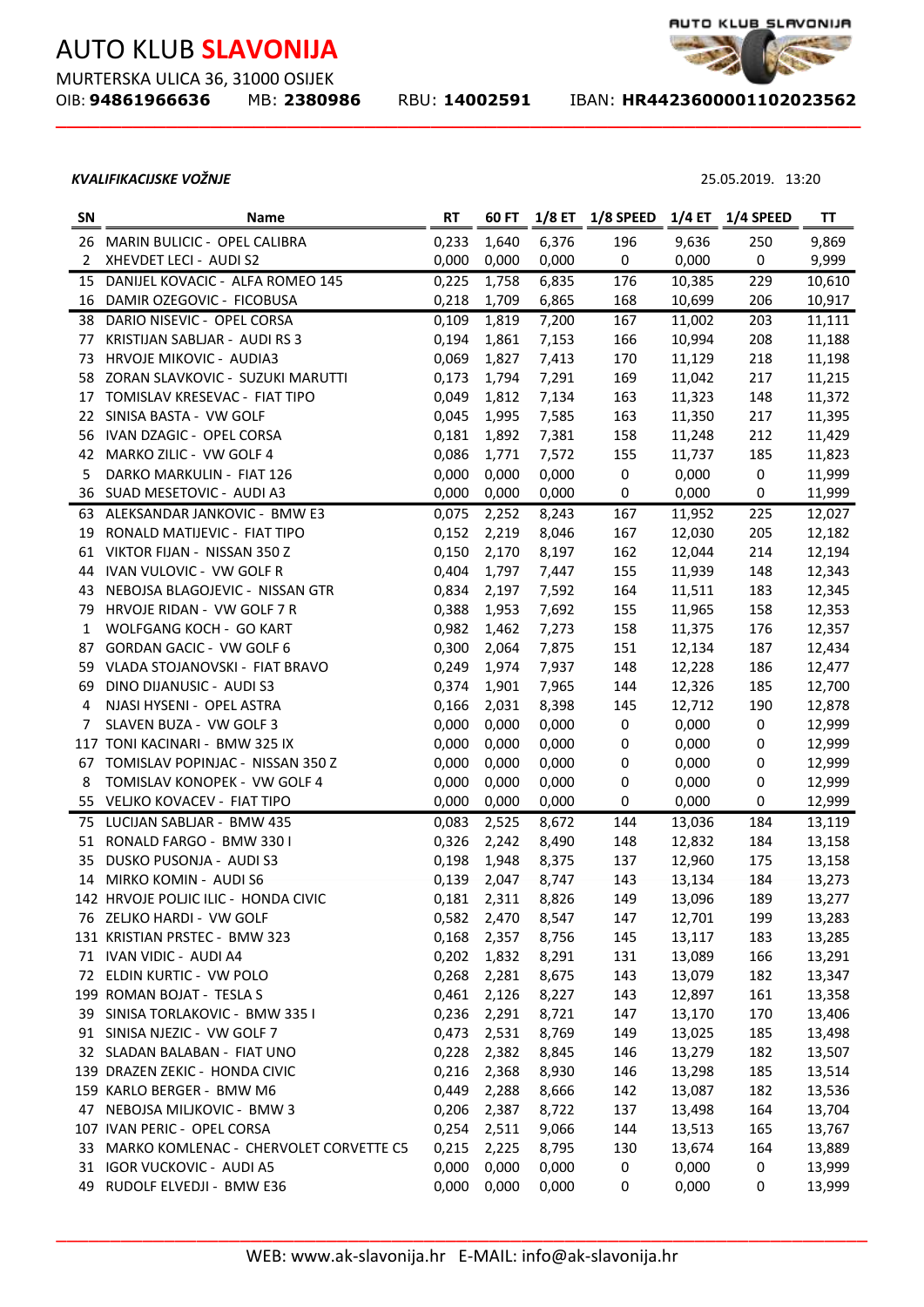MURTERSKA ULICA 36, 31000 OSIJEK

**\_\_\_\_\_\_\_\_\_\_\_\_\_\_\_\_\_\_\_\_\_\_\_\_\_\_\_\_\_\_\_\_\_\_\_\_\_\_\_\_\_\_\_\_\_\_\_\_\_\_\_\_\_\_\_\_\_\_\_\_\_\_\_\_\_\_\_\_\_\_\_\_\_**

OIB: **94861966636** MB: **2380986** RBU: **14002591** IBAN: **HR4423600001102023562** 

### *KVALIFIKACIJSKE VOŽNJE* 25.05.2019. 13:20

Ĭ.

| <b>SN</b> | Name                                   | <b>RT</b> | 60 FT       | $1/8$ ET | 1/8 SPEED | $1/4$ ET | 1/4 SPEED | ΤT     |
|-----------|----------------------------------------|-----------|-------------|----------|-----------|----------|-----------|--------|
| 66        | NEDELJKO SIMANIC - VW GOLF 1           | 0,000     | 0,000       | 0,000    | 0         | 0,000    | 0         | 13,999 |
| 21        | DOMAGOJ PRISELAC - VW GOLF             | 0,000     | 0,000       | 0,000    | $\pmb{0}$ | 0,000    | 0         | 13,999 |
|           | 62 AMAR KAROVIC - VW GOLF 1            | 0,000     | 0,000       | 0,000    | $\pmb{0}$ | 0,000    | 0         | 13,999 |
|           | 90 PETAR ZUZIC - VW POLO GTI           | 0,000     | 0,000       | 0,000    | $\pmb{0}$ | 0,000    | $\pmb{0}$ | 13,999 |
|           | 50 KRESIMIR PEHAR - AUDI A5            | 0,000     | 0,000       | 0,000    | 0         | 0,000    | 0         | 13,999 |
|           | 48 ALEKSANDAR HURA - OPEL KADETT       | 0,000     | 0,000       | 0,000    | 0         | 0,000    | 0         | 13,999 |
|           | 27 MENSUR REDZIC - SUBARU IMPREZA      | 0,133     | 2,006       | 8,858    | 127       | 13,870   | 158       | 14,003 |
|           | 129 KRISTIJAN KOKOT - PEUGEOT 205 GTI  | 0,324     | 2,340       | 3,493    | $\pmb{0}$ | 13,713   | 163       | 14,037 |
| 3         | NENAD VELJKOVIC - BMW 535              | 0,443     | 2,395       | 9,039    | 136       | 13,669   | 176       | 14,112 |
|           | 153 TONI GLIBO - FORD FOCUS            | 0,144     | 2,629       | 9,386    | 140       | 13,968   | 176       | 14,112 |
| 40        | MARKO HAJDAK - OPEL CORSA              | 0,155     | 2,227       | 8,993    | 130       | 13,987   | 157       | 14,142 |
| 86        | SINISA PERSIC - AUDI A4                | 0,226     | 1,927       | 8,918    | 126       | 13,935   | 151       | 14,161 |
|           | 169 ALMIN GREDIC - BMW E30             | 0,254     | 2,324       | 9,060    | 132       | 13,919   | 156       | 14,173 |
|           | 89 IVAN IVOS - VW GOLF 5 GTI           | 0,020     | 2,851       | 9,472    | 135       | 14,182   | 169       | 14,202 |
| 96        | <b>BORIS RODIC - HONDA CIVIC</b>       | 0,160     | 2,472       | 9,319    | 126       | 14,078   | 170       | 14,238 |
|           | 114 JOSIP PIRKL - FIAT COUPE           | 0,320     | 2,184       | 8,873    | 130       | 13,939   | 149       | 14,259 |
|           | 127 KARLO CRNCIC - PEUGEOT 205 GTI     | 0,264     | 2,413       | 8,967    | 143       | 13,998   | 127       | 14,262 |
|           | 172 BOGDAN UROSEVIC - OPEL CORSA       | 0,085     | 2,440       | 9,085    | 133       | 14,183   | 135       | 14,268 |
|           | 135 JOSIP SVIBEN - NISSAN 200 SX       | 0,139     | 2,475       | 8,928    | 141       | 14,133   | 133       | 14,272 |
|           | 88 ANTONIO VIDAKOVIC - VW GOLF 2       | 0,280     | 2,516       | 9,314    | 134       | 14,015   | 169       | 14,295 |
|           | 28 ALEN MUJANOVIC - MERCEDES ML 63 AMG | 0,511     | 2,231       | 8,995    | 131       | 13,838   | 164       | 14,349 |
|           | 113 ELMIR DURMISI - VW GOLF 2          | 0,236     | 2,248       | 9,153    | 128       | 14,116   | 159       | 14,352 |
|           | 24 TONI RILJE - HONDA INTEGRA          | 0,782     | 2,576       | 9,360    | 140       | 13,598   | 194       | 14,380 |
|           | 52 DANIEL JERKOVIC - PEUGEOT 306       | 0,345     | 2,209       | 9,098    | 126       | 14,049   | 162       | 14,394 |
|           | 74 JOVAN TRIVKOVIC - BMW M6            | 0,564     | 2,462       | 9,085    | 133       | 13,839   | 155       | 14,403 |
|           | 95 KARLO HUDEK - VW GOLF               | 0,299     | 65,489      | 9,521    | 139       | 14,108   | 177       | 14,407 |
| 23        | ELVIS MUMIC - VW GOLF                  | 0,392     | 2,409       | 9,351    | 135       | 14,025   | 167       | 14,417 |
| 18        | MEHMED DIKIC - OPEL KADETT             | 0,322     | 2,526       | 9,522    | 134       | 14,136   | 176       | 14,458 |
|           | 126 DORIAN NEKIC - HONDA CIVIC         | 0,221     | 2,426       | 9,346    | 128       | 14,262   | 166       | 14,483 |
|           | 163 LUKA GRBAVAC - BMW 535             | 0,468     | 2,527       | 9,246    | 133       | 14,030   | 169       | 14,498 |
| 83        | MATIJA KLAPSEC - SEAT LEON FR          | 0,335     | 2,448       | 9,319    | 131       | 14,166   | 165       | 14,501 |
| 29        | PEDA UROSEVIC - AUDI TTS               | 1,471     | 2,142       | 8,436    | 138       | 13,048   | 172       | 14,519 |
| 82        | DINKO DRDA - OPEL KADETT GSI           | 0,211     | 2,358       | 9,403    | 127       | 14,363   | 151       | 14,574 |
| 93        | DANIJEL VOLF - ALFA GIULIETA           | 0,383     | 2,577       | 9,653    | 139       | 14,196   | 183       | 14,579 |
| 85        | DARIO DONADIC - VW GOLF 5              | 0,259     | 2,424       | 9,131    | 135       | 14,325   | 152       | 14,584 |
|           | 124 MARKO HERMAN - HONDA CIVIC         | 0,378     | 2,391       | 9,267    | 130       | 14,275   | 160       | 14,653 |
|           | 167 MARINKO PRAZIC - CITROEN SAXO      | 0,211     | 2,370       | 9,463    | 127       | 14,483   | 159       | 14,694 |
|           | 116 MARIO ZABIC - BMW 335 D            | 0,674     | 2,537       | 9,279    | 133       | 14,029   | 168       | 14,703 |
|           | 92 MATIJA JANDROKOVIC - AUDI A5        | 0,652     | 1,983       | 8,897    | 127       | 14,146   | 137       | 14,798 |
|           | 11 DOMAGOJ HORVAT - HONDA CIVIC        | 0,270     | 2,409       | 9,475    | 126       | 14,550   | 156       | 14,820 |
|           | 174 DEJAN KOVACEVIC - OPEL CORSA A     | 0,199     | 2,383       | 9,492    | 122       | 14,674   | 147       | 14,873 |
|           | 147 ANTONIO IVSAK - RENAULT MEGANE     | 0,294     | 2,500       | 9,567    | 126       | 14,586   | 161       | 14,880 |
|           | 150 ALEKSANDAR STANKOVIC - VW GOLF 4   | 0,276     | 2,578       | 9,616    | 127       | 14,659   | 159       | 14,935 |
|           | 46 JOZEF AMBRUZ - OPEL MANTA           | 0,000     | 0,000       | 0,000    | 0         | 0,000    | 0         | 14,999 |
|           | 170 ALEKSANDAR DUKANOVIC - AUDI S3     | 0,315     | 1,920       | 9,280    | 115       | 14,726   | 140       | 15,041 |
| 10        | MIRKO LATINOVIC - OPEL CORSA           | 0,393     | 2,484       | 9,627    | 128       | 14,649   | 155       | 15,042 |
| 57        | DANIEL OPANCINA - AUDI TT              | 0,048     | 2,849       | 9,937    | 124       | 14,996   | 151       | 15,044 |
|           | 140 EDI KISIC - HONDA CIVIC VTI        | 0,168     | 2,435       | 9,587    | 121       | 14,934   | 139       | 15,102 |
|           | 81 MIROSLAV JURKOVIC - BMW 330 D       |           | 0,363 2,329 | 9,584    | 122       | 14,790   | 156       | 15,153 |



MICHELE JOE HITI - BMW E36 0,234 2,493 9,475 128 14,929 124 15,163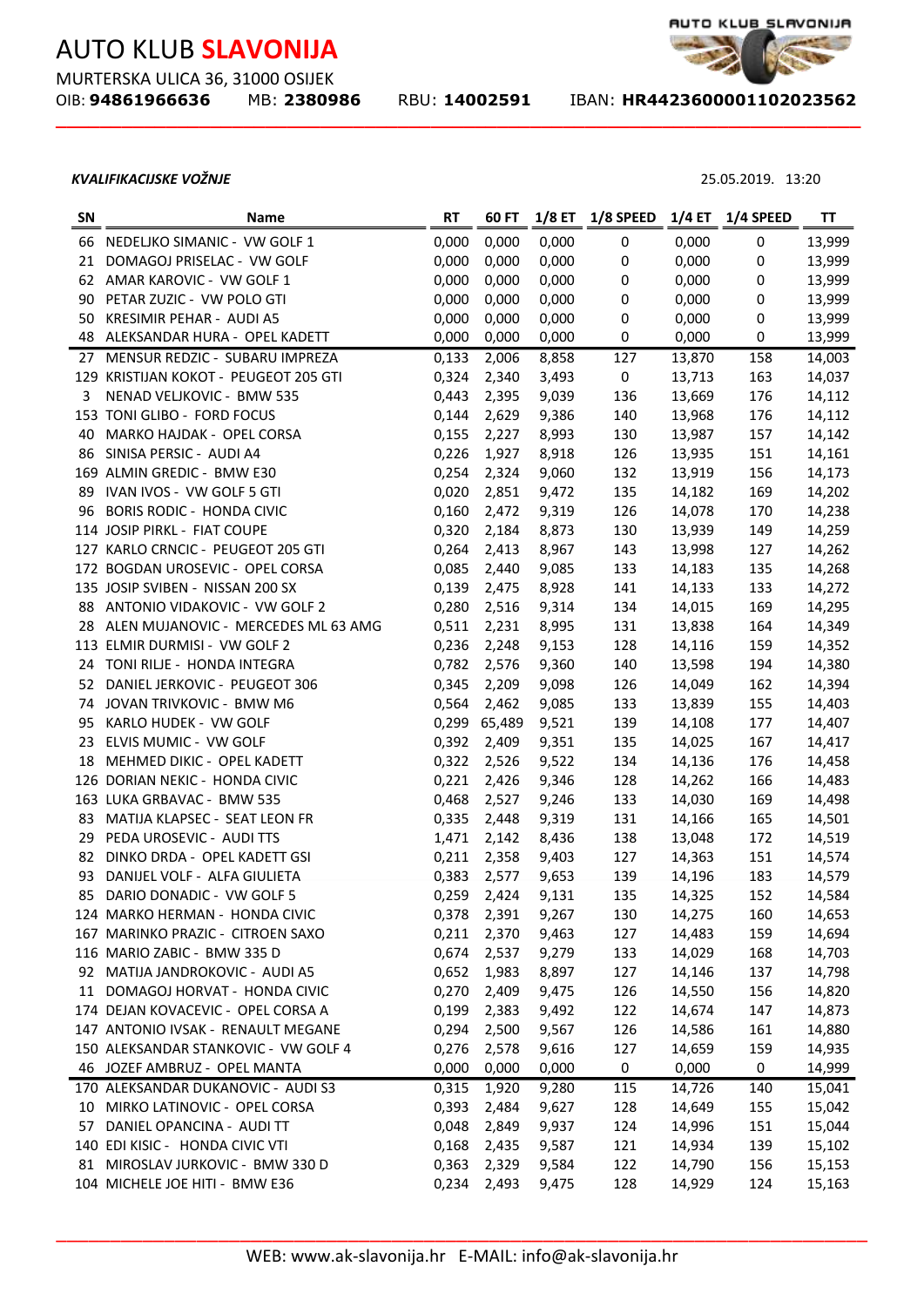MURTERSKA ULICA 36, 31000 OSIJEK<br>OIB: **94861966636** MB: 23809

**\_\_\_\_\_\_\_\_\_\_\_\_\_\_\_\_\_\_\_\_\_\_\_\_\_\_\_\_\_\_\_\_\_\_\_\_\_\_\_\_\_\_\_\_\_\_\_\_\_\_\_\_\_\_\_\_\_\_\_\_\_\_\_\_\_\_\_\_\_\_\_\_\_**

OIB: **94861966636** MB: **2380986** RBU: **14002591** IBAN: **HR4423600001102023562** 

#### *KVALIFIKACIJSKE VOŽNJE* 25.05.2019. 13:20

| SN | <b>Name</b>                               | <b>RT</b> | 60 FT |        | 1/8 ET 1/8 SPEED |        | 1/4 ET 1/4 SPEED | ΤT     |
|----|-------------------------------------------|-----------|-------|--------|------------------|--------|------------------|--------|
|    | 141 PAVO CICIC - BMW 530 D                | 0,285     | 2,386 | 9,690  | 120              | 14,921 | 153              | 15,206 |
|    | 12 IVAN MRAVINAC - VW GOLF 1              | 0,104     | 2,282 | 9,677  | 121              | 15,109 | 148              | 15,213 |
| 94 | KARLO FERDEBAR - HONDA CIVIC              | 0,402     | 2,572 | 9,669  | 122              | 14,866 | 153              | 15,268 |
| 45 | IGOR PAUCANOVIC - VW GOLF 5               | 0,309     | 2,599 | 9,715  | 128              | 14,982 | 141              | 15,291 |
| 97 | MATEJ HUDEK - VW GOLF                     | 0,386     | 2,579 | 9,736  | 123              | 14,910 | 155              | 15,296 |
| 37 | NENAD BRDAR - ALFA ROMEO 147              | 0,250     | 2,525 | 9,873  | 121              | 15,117 | 151              | 15,367 |
|    | 151 SASA VISNIC - OPEL KADETT             | 0,103     | 2,533 | 9,937  | 119              | 15,319 | 148              | 15,422 |
|    | 171 JASMIN GREDIC - BMW F30               | 0,315     | 2,513 | 9,455  | 124              | 15,118 | 130              | 15,433 |
|    | 41 NEBOJSA TORLAKOVIC - CITROEN SAXO      | 0,299     | 2,490 | 9,881  | 122              | 15,202 | 152              | 15,501 |
|    | 143 SENAD DZAMBIC - VW GOLF 1             | 0,142     | 2,348 | 9,817  | 117              | 15,439 | 125              | 15,581 |
|    | 132 SRDAN SILJKOVIC - OPEL KADETT         | 0,279     | 2,651 | 10,086 | 120              | 15,339 | 149              | 15,618 |
|    | 106 ALEN VUGLEC - OPEL KADETT             | 0,156     | 2,657 | 10,332 | 121              | 15,598 | 149              | 15,754 |
|    | 65 JANKOVIC ALEKSANDAR - BMW E34          | 0,304     | 2,347 | 10,044 | 109              | 15,588 | 140              | 15,892 |
|    | 84 ANTONIO KELEMEN - VW GOLF 6 GTD        | 0,286     | 2,434 | 10,060 | 116              | 15,610 | 130              | 15,896 |
|    | 146 STEFAN BLANUSA - ABARTH GRANDE PUNTO  | 0,194     | 2,502 | 10,009 | 115              | 15,717 | 121              | 15,911 |
|    | 103 FILIP ANDRICEVIC - PEUGEOT 205        | 0,331     | 2,622 | 10,103 | 118              | 15,594 | 145              | 15,925 |
|    | 173 DENIS KRAJNOVIC - BMW 535             | 0,000     | 0,000 | 0,000  | $\pmb{0}$        | 0,000  | $\pmb{0}$        | 15,999 |
|    | 108 BORNA BUZONJA - VW GOLF 2             | 0,000     | 0,000 | 0,000  | $\boldsymbol{0}$ | 0,000  | $\pmb{0}$        | 15,999 |
|    | 100 MATIJA KERETIC - HONDA CIVIC COUPE    | 0,657     | 2,518 | 10,032 | 118              | 15,449 | 149              | 16,106 |
|    | 161 ELENA MEMA - PORSCHE MACAN            | 0,271     | 2,776 | 10,377 | 116              | 15,855 | 145              | 16,126 |
|    | 78 MILENKO ILIC - VW LUPO                 | 0,341     | 2,085 | 10,112 | 109              | 15,938 | 139              | 16,279 |
|    | 137 KAID KRNJIC - VW GOLF 2               | 0,406     | 2,363 | 10,199 | 107              | 15,890 | 138              | 16,296 |
|    | 120 ALEN PODRAVAC - PEUGEOT 306           | 0,045     | 2,492 | 10,427 | 110              | 16,265 | 136              | 16,310 |
|    | 149 MARKO DEJANOVIC - BMW E34             | 0,414     | 2,358 | 10,264 | 109              | 16,019 | 134              | 16,433 |
|    | 122 MIHAEL VUKOVIC - BMW 325              | 0,598     | 2,679 | 10,471 | 116              | 15,936 | 146              | 16,534 |
|    | 112 LOVRO IVANDIC - AUDI A3               | 0,363     | 2,369 | 9,838  | 113              | 16,193 | 104              | 16,556 |
|    | 13 DALIBOR MARKOVIC - MAZDA 323           | 0,393     | 2,378 | 10,365 | 108              | 16,285 | 131              | 16,678 |
|    | 99 ALEN BASNEC - HONDA CIVIC              | 0,711     | 2,562 | 10,530 | 115              | 16,085 | 145              | 16,796 |
| 54 | NINO GAVRANOVIC - FIAT TIPO               | 0,289     | 2,616 | 11,651 | 123              | 16,574 | 163              | 16,863 |
| 25 | SABAHUDIN PODGORCEVIC - VW GOLF 1         | 0,608     | 2,734 | 10,810 | 111              | 16,295 | 148              | 16,903 |
|    | 115 MILOS LAZAREVIC - TOYOTA CELICA       | 0,368     | 2,632 | 10,707 | 107              | 16,586 | 135              | 16,954 |
| 80 | ROBERT BUZONJA - VW PASSAT VR 6           | 0,000     | 0,000 | 0,000  | $\boldsymbol{0}$ | 0,000  | $\pmb{0}$        | 16,999 |
|    | 128 DOMINIK PEROLLI - RENAULT CLIO RS 197 | 0,000     | 0,000 | 0,000  | $\pmb{0}$        | 0,000  | 0                | 16,999 |
|    | 133 ALEKSANDAR LEZAIC - SKODA OCTAVIA     | 0,664     | 2,659 | 10,774 | 109              | 16,558 | 138              | 17,222 |
|    | 101 MIHAEL HORVAT - BMW 5                 | 0,639     | 2,499 | 10,704 | 109              | 16,590 | 137              | 17,229 |

AUTO KLUB\_SLAVONIJA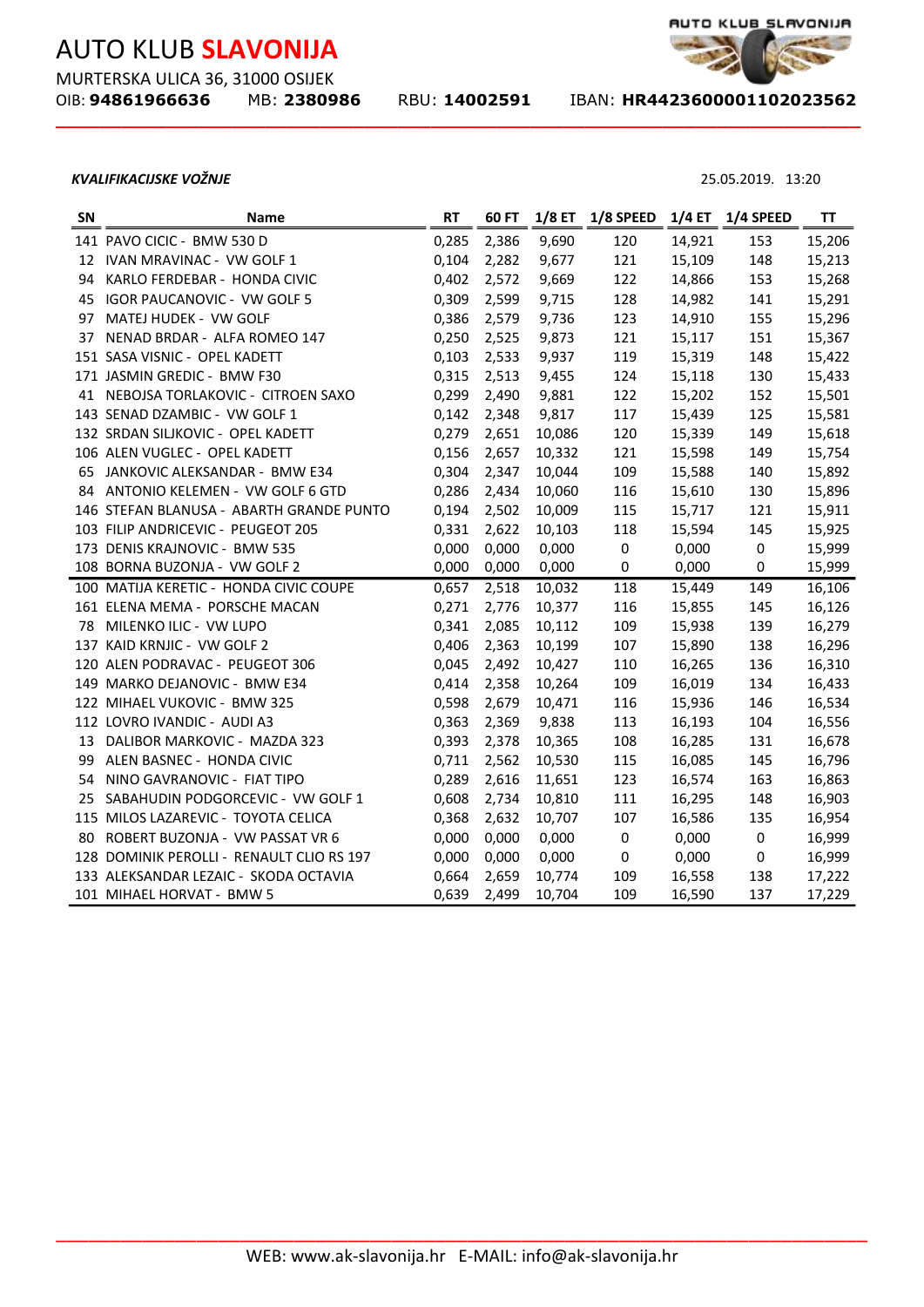**Klasa : 16**



MURTERSKA ULICA 36, 31000 OSIJEK<br>OIB: **94861966636** MB: 2380986

**\_\_\_\_\_\_\_\_\_\_\_\_\_\_\_\_\_\_\_\_\_\_\_\_\_\_\_\_\_\_\_\_\_\_\_\_\_\_\_\_\_\_\_\_\_\_\_\_\_\_\_\_\_\_\_\_\_\_\_\_\_\_\_\_\_\_\_\_\_\_\_\_\_**

OIB: **94861966636** MB: **2380986** RBU: **14002591** IBAN: **HR4423600001102023562** 

| SΝ        | RT             |                |                    |                                  | 60 FT 1/8 ET 1/8 SPEED 1/4 SPEED 1/4 ET |                  | 1/4 TT           | SΝ         | RT              |                |                        |            | 60 FT 1/8 ET 1/8 SPEED 1/4 SPEED 1/4 ET |                  | 1/4 TT           | <b>Krug</b> |
|-----------|----------------|----------------|--------------------|----------------------------------|-----------------------------------------|------------------|------------------|------------|-----------------|----------------|------------------------|------------|-----------------------------------------|------------------|------------------|-------------|
|           |                |                |                    |                                  | <b>KRUG 1</b>                           |                  |                  |            |                 |                |                        |            |                                         |                  |                  |             |
| 100       | LW             |                |                    |                                  |                                         |                  |                  |            |                 |                |                        |            |                                         |                  |                  | 1           |
| 161       | 0,620          |                | 2,713 10,286       | 117                              | 134                                     | 15,807           | 16,427           | 78         |                 | 0,213 2,348    | 11,490                 | 99         | 134                                     | 17,705           | 17,918           | 1           |
| 120       | 0,132          | 2,370          | 12,088             | 54                               |                                         | <b>ODUSTAO</b>   |                  | 13         | 0,391           | 2,332          | 10,315                 | 108        | 128                                     | 16,278           | 16,669           | 1           |
| 115       | 0,004          | 2,798          | 10,825             | 108                              | 136                                     | 16,678           | 16,682           | 25         | 0,553           | 2,501          | 10,038                 | 110        | 113                                     | 16,347           | 16,900           | 1           |
| 99        | 0,600          | 2,658          | 10,529             | 115                              | 141                                     | 16,144           | 16,744           | 80         | 0,313           | 2,812          | 10,518                 | 113        | 143                                     | 16,143           | 16,456           | 1           |
| 149       | 0,273          | 2,522          | 10,535             | 110                              | 137                                     | 16,249           | 16,522           | 128        | 0,509           | 2,599          | 10,236                 | 114        | 142                                     | 15,817           | 16,326           | 1           |
| 54        | 0,114          | 2,760          | 11,463             | 124                              | 147                                     | 16,524           | 16,638           | 101        | 0,202           | 2,524          | 10,739                 | 110        | 138                                     | 16,562           | 16,764           | 1           |
| 112       |                | 0,144 2,476    | 10,035             | 116                              | 125                                     | 16,055           | 16,199           | 137        | 0,304           | 2,343          | 10,114                 | 109        | 142                                     | 15,757           | 16,061           | 1           |
| 133       |                |                |                    | <b>ODUSTAO</b>                   |                                         |                  |                  | 122        |                 | 0,470 2,735    | 10,483                 | 115        | 145                                     | 15,972           | 16,442           | 1           |
|           |                |                |                    |                                  | <b>KRUG 2</b>                           |                  |                  |            |                 |                |                        |            |                                         |                  |                  |             |
| 137       | LW             |                |                    |                                  |                                         |                  |                  |            |                 |                |                        |            |                                         |                  |                  | 2           |
| 13<br>54  | 0,628<br>0,219 | 2,440<br>2,621 | 10,368<br>10,884   | 110<br>128                       | 134<br>163                              | 16,247<br>15,899 | 16,875<br>16,118 | 100        | 0,563<br>0,550  | 2,604<br>2,628 | 10,039<br>10,442       | 112<br>115 | 124<br>146                              | 16,085<br>15,927 | 16,648<br>16,477 | 2<br>2      |
| 128       | 0,222          | 2,738          | 10,901             | 108                              | 139                                     | 16,639           | 16,861           | 122<br>115 | 0,230           | 2,555          | 10,684                 | 107        | 136                                     | 16,595           | 16,825           | 2           |
| 80        |                | 0,211 2,958    | 10,685             | 114                              | 143                                     | 16,283           | 16,494           | 161        | 0,593           | 2,648          | 10,238                 | 117        | 144                                     | 15,710           | 16,303           | 2           |
|           |                |                |                    |                                  |                                         |                  |                  |            |                 |                |                        |            |                                         |                  |                  |             |
| 54        | LW             |                |                    |                                  | <b>KRUG 3</b>                           |                  |                  |            |                 |                |                        |            |                                         |                  |                  | з           |
| 161       |                | 0,817 2,427    | 9,998              | 116                              | 145                                     | 15,480           | 16,297           | 137        | 0,266           | 2,619          | 10,364                 | 109        | 139                                     | 16,067           | 16,333           | 3           |
| 100       |                | 0,636 2,543    | 9,972              | 116                              | 128                                     | 15,858           | 16,494           |            |                 |                | 115 0,134 2,662 10,899 | 107        | 135                                     | 16,794           | 16,928           | 3           |
|           |                |                |                    |                                  |                                         |                  |                  |            |                 |                |                        |            |                                         |                  |                  |             |
| 161       | LW             |                |                    |                                  | <b>KRUG 4</b>                           |                  |                  |            |                 |                |                        |            |                                         |                  |                  | 4           |
| 100       |                |                | 0,237 2,522 10,474 | 108                              | 110                                     | 16,849           | 17,086           | 54         | <b>RL</b>       |                | 4,425 12,369           | 126        | 112                                     | 18,277           | <b>RL</b>        | 4           |
|           |                |                |                    |                                  | <b>KRUG 5</b>                           |                  |                  |            |                 |                |                        |            |                                         |                  |                  |             |
| 161       |                | 0,267 2,906    | 10,510             | 116                              | 145                                     | 15,988           | 16,255           | 100        | 0,470           | 2,545          | 10,122                 | 111        | 138                                     | 15,792           | 16,262           | 5           |
| 137       |                | 0,333 2,466    | 10,350             | 108                              | 143                                     | 16,107           | 16,440           | 115        | 0,279           |                | 2,615 10,612           | 109        | 139                                     | 16,427           | 16,706           | 5           |
|           | <b>MJESTO</b>  | SN             |                    |                                  |                                         |                  |                  |            |                 |                |                        |            |                                         |                  |                  |             |
|           | 1              | 161            |                    |                                  | ELENA MEMA                              |                  |                  |            |                 |                |                        |            |                                         |                  |                  |             |
|           | $\mathbf{2}$   | 100            |                    |                                  | MATIJA KERETIĆ                          |                  |                  |            |                 |                |                        |            |                                         |                  |                  |             |
|           | 3              | 137            |                    |                                  | KAID KRNJIĆ                             |                  |                  |            |                 |                |                        |            |                                         |                  |                  |             |
|           |                |                |                    |                                  |                                         |                  |                  |            |                 |                |                        |            |                                         |                  |                  |             |
| SΝ        | RT             | Klasa: 15      |                    | 60 FT 1/8 ET 1/8 SPEED 1/4 SPEED |                                         | 1/4 ET           | $1/4$ TT         | SN         | RT              |                |                        |            | 60 FT 1/8 ET 1/8 SPEED 1/4 SPEED 1/4 ET |                  | $1/4$ TT         | <b>Krug</b> |
|           |                |                |                    |                                  |                                         |                  |                  |            |                 |                |                        |            |                                         |                  |                  |             |
| 94        |                | 0,457 2,353    | 9,334              | 125                              | <b>KRUG 1</b><br>156                    | 14,436           | 14,893           |            | 171 0,326 2,423 |                | 9,358                  | 127        | 142                                     | 14,553           | 14,879           | 1           |
| 103       | 0,088          | 2,739          | 10,330             | 117                              | 142                                     | 15,954           | 16,042           | 132        | 0,043           | 2,958          | 10,452                 | 123        | 135                                     | 15,755           | 15,798           | 1           |
| 41        |                | 0,322 2,464    | 9,586              | 128                              | 143                                     | 14,809           | 15,131           | 151        | 0,215           | 2,445          | 9,738                  | 121        | 151                                     | 15,027           | 15,242           | 1           |
| 81        | 0,579          | 2,366          | 9,562              | 123                              | 158                                     | 14,727           | 15,306           | 141        | 0,255           | 2,336          | 9,471                  | 122        | 146                                     | 14,686           | 14,941           | 1           |
| 10        | 0,584          | 2,441          | 9,565              | 128                              | 131                                     | 14,790           | 15,374           | 65         | 0,200           | 2,232          | 9,880                  | 113        | 162                                     | 15,127           | 15,327           | 1           |
| 12        | 0,296          | 2,263          | 9,546              | 123                              | 145                                     | 14,980           | 15,276           | 170        | 0,382           | 2,009          | 9,166                  | 125        | 113                                     | 14,708           | 15,090           | 1           |
| 106       | 0,443          | 2,432          | 9,830              | 124                              | 151                                     | 15,048           | 15,491           | 37         | 0,116           | 2,597          | 9,901                  | 121        | 141                                     | 15,196           | 15,312           | 1           |
| 108       | 0,350          | 2,448          | 9,631              | 122                              | 141                                     | 14,933           | 15,283           | 140        | 0,140           | 2,497          | 9,804                  | 120        | 148                                     | 15,128           | 15,268           | 1           |
| 104       | 0,334          | 2,377          | 9,297              | 128                              | 127                                     | 14,447           | 14,781           | 173        | 0,742           | 2,554          | 9,299                  | 133        | 167                                     | 14,102           | 14,844           | 1           |
| 146       |                | 0,346 2,374    | 10,006             | 115                              | 146                                     | 15,518           | 15,864           | 45         | 0,192           | 2,717          | 9,993                  | 118        | 140                                     | 15,621           | 15,813           | 1           |
| 143       |                |                |                    | <b>ODUSTAO</b>                   |                                         |                  |                  | 84         | 0,579           | 2,518          | 10,384                 | 114        | 146                                     | 15,879           | 16,458           | 1           |
| 57        |                | 0,140 2,644    | 9,788              | 126                              | 151                                     | 14,896           | 15,036           | 97         |                 | 0,390 2,564    | 9,684                  | 124        | 153                                     | 14,837           | 15,227           | 1           |
|           |                |                |                    |                                  | <b>KRUG 2</b>                           |                  |                  |            |                 |                |                        |            |                                         |                  |                  |             |
| 41        |                | 0,166 2,464    | 10,207             | 115                              | 129                                     | 15,967           | 16,133           | 84         |                 | 0,397 2,427    | 10,499                 | 111        | 145                                     | 16,106           | 16,503           | 2           |
| 37        | 0,061          | 2,606          | 9,850              | 122                              | 154                                     | 15,042           | 15,103           | 170        | 0,283           | 1,909          | 9,050                  | 121        | 110                                     | 14,566           | 14,849           | 2           |
| 132<br>45 | 0,113<br>0,219 | 2,818<br>2,607 | 10,209<br>9,759    | 122<br>127                       | 157<br>141                              | 15,323<br>14,867 | 15,436<br>15,086 | 81<br>65   | 0,369<br>0,149  | 2,422<br>2,232 | 9,722<br>9,729         | 120<br>119 | 152<br>151                              | 14,997<br>14,955 | 15,366<br>15,104 | 2<br>2      |
| 57        |                | 0,068 2,598    | 9,787              | 124                              | 153                                     | 15,036           | 15,104           | 140        |                 | 0,195 2,405    | 9,804                  | 120        | 150                                     | 15,101           | 15,296           | 2           |
|           |                |                |                    |                                  |                                         |                  |                  |            |                 |                |                        |            |                                         |                  |                  |             |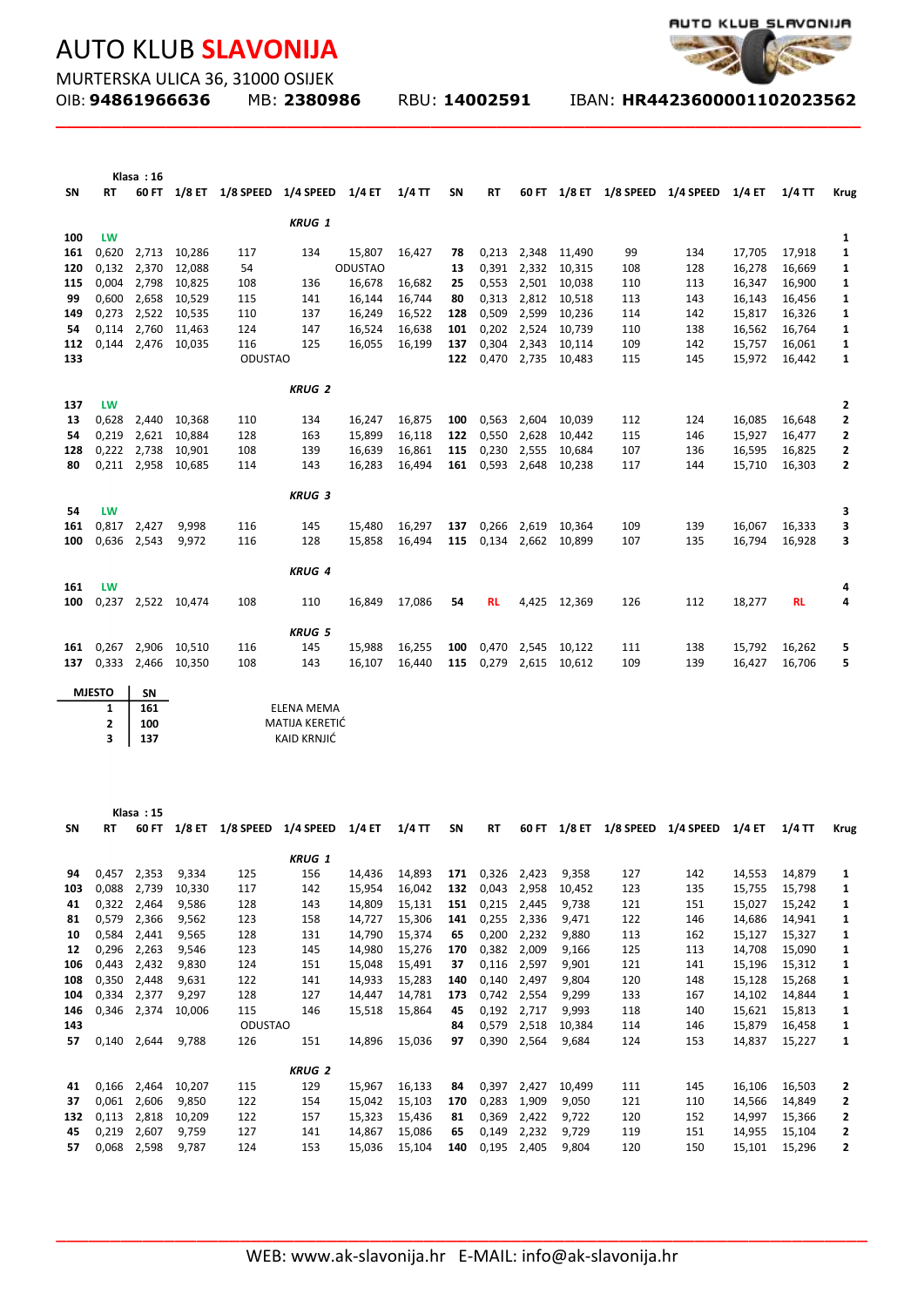

MURTERSKA ULICA 36, 31000 OSIJEK<br>OIB: **94861966636** MB: 2380986

**\_\_\_\_\_\_\_\_\_\_\_\_\_\_\_\_\_\_\_\_\_\_\_\_\_\_\_\_\_\_\_\_\_\_\_\_\_\_\_\_\_\_\_\_\_\_\_\_\_\_\_\_\_\_\_\_\_\_\_\_\_\_\_\_\_\_\_\_\_\_\_\_\_**

OIB: **94861966636** MB: **2380986** RBU: **14002591** IBAN: **HR4423600001102023562** 

|    |               |       |        |     | <b>KRUG 3</b>          |        |        |    |             |             |              |     |     |        |           |   |
|----|---------------|-------|--------|-----|------------------------|--------|--------|----|-------------|-------------|--------------|-----|-----|--------|-----------|---|
| 45 | <b>LW</b>     |       |        |     |                        |        |        |    |             |             |              |     |     |        |           | 3 |
| 81 | 0,244         | 2,292 | 9,565  | 120 | 157                    | 14,771 | 15,015 | 41 | 0,206       | 2,443       | 9,518        | 125 | 141 | 14,747 | 14,953    | 3 |
| 57 | 0,281         | 2,988 | 10,439 | 120 | 132                    | 15,868 | 16,149 | 37 | <b>RL</b>   |             | 2,892 21,053 | 47  | 43  | 34,942 | <b>RL</b> | 3 |
|    |               |       |        |     | <b>KRUG 4</b>          |        |        |    |             |             |              |     |     |        |           |   |
| 81 | <b>LW</b>     |       |        |     |                        |        |        |    |             |             |              |     |     |        |           | 4 |
| 45 | 0,016         | 3,002 | 10,895 | 121 | 144                    | 16,114 | 16,130 | 57 | 0,172 2,657 |             | 9,890        | 123 | 139 | 15,209 | 15,381    | 4 |
|    |               |       |        |     | <b>KRUG 5</b>          |        |        |    |             |             |              |     |     |        |           |   |
| 81 | 0,250 2,486   |       | 9,736  | 121 | 150                    | 14,925 | 15,175 | 57 |             | 0,133 2,640 | 9,999        | 122 | 159 | 15,113 | 15,246    | 5 |
|    | <b>MJESTO</b> | SN    |        |     |                        |        |        |    |             |             |              |     |     |        |           |   |
|    | 1             | 81    |        |     | MIROSLAV JURKOVIĆ      |        |        |    |             |             |              |     |     |        |           |   |
|    | $\mathbf{2}$  | 57    |        |     | DANIEL OPANČINA        |        |        |    |             |             |              |     |     |        |           |   |
|    | 3             | 45    |        |     | <b>IGOR PAUCANOVIĆ</b> |        |        |    |             |             |              |     |     |        |           |   |

|     |           | Klasa: 14   |                |                            |                      |        |                  |     |           |       |                |                                  |                |                  |           |              |
|-----|-----------|-------------|----------------|----------------------------|----------------------|--------|------------------|-----|-----------|-------|----------------|----------------------------------|----------------|------------------|-----------|--------------|
| SΝ  | RT        | 60 FT       |                | 1/8 ET 1/8 SPEED 1/4 SPEED |                      | 1/4 ET | 1/4 TT           | SN  | RT        |       |                | 60 FT 1/8 ET 1/8 SPEED 1/4 SPEED |                | $1/4$ ET         | 1/4 TT    | <b>Krug</b>  |
|     |           |             |                |                            |                      |        |                  |     |           |       |                |                                  |                |                  |           |              |
| 129 | 0,404     | 2,258       | 8,746          | 136                        | <b>KRUG 1</b><br>142 | 13,687 | 14,091           | 171 | 0,436     | 2,272 | 9,228          | 128                              | 159            | 14,233           | 14,669    | 1            |
| 163 | 0,476     | 2,377       | 9,242          | 133                        | 169                  | 14,038 | 14,514           | 113 | 0,517     | 2,195 | 8,883          | 131                              | 150            | 13,811           | 14,328    | 1            |
| 11  | 0,197     | 2,322       | 9,270          | 126                        | 156                  | 14,362 | 14,559           | 116 | 0,101     | 2,618 | 9,460          | 133                              | 155            | 14,231           | 14,332    | 1            |
| 96  | 0,201     | 2,426       | 9,213          | 134                        | 141                  | 14,087 | 14,288           | 74  | 0,446     | 2,450 | 9,026          | 137                              | 152            | 13,611           | 14,057    | 1            |
| 167 | 0,249     | 2,180       | 9,075          | 129                        | 161                  | 14,002 | 14,251           | 82  | 0,218     | 2,524 | 9,570          | 127                              | 166            | 14,465           | 14,683    | 1            |
| 93  | 0,259     | 2,599       | 9,613          | 140                        | 182                  | 14,142 | 14,401           | 89  | 0,425     | 2,526 | 9,145          | 136                              | 169            | 13,848           | 14,273    | 1            |
| 83  | 0,320     | 2,527       | 9,388          | 131                        | 167                  | 14,186 | 14,506           | 27  | 0,059     | 2,133 | 9,262          | 125                              | 142            | 14,415           | 14,474    | 1            |
| 52  | 0,378     | 2,178       | 8,921          | 135                        | 178                  | 13,616 | 13,994           | 92  | 0,449     | 2,007 | 8,847          | 128                              | 163            | 13,799           | 14,248    | 1            |
| 46  | 0,147     | 2,419       | 9,826          | 129                        | 156                  | 14,829 | 14,976           | з   | 0,313     | 2,246 | 8,988          | 128                              | 160            | 14,035           | 14,348    | 1            |
|     | 0,522     | 2,493       |                |                            |                      |        |                  |     | 0,592     | 2,398 |                |                                  | 132            |                  | 14,686    |              |
| 147 | 0,192     | 2,370       | 9,679<br>9,444 | 125<br>126                 | 160<br>159           | 14,747 | 15,269<br>14,655 | 135 | 0,271     | 2,332 | 8,944<br>9,203 | 135<br>133                       | 165            | 14,094<br>13,973 | 14,244    | 1<br>1       |
| 28  |           |             |                |                            |                      | 14,463 |                  | 23  |           |       |                |                                  |                |                  |           |              |
| 153 | 0,252     | 2,758       | 9,687          | 138                        | 168                  | 14,309 | 14,561           | 24  | 0,472     | 2,638 | 9,624          | 146                              | 157            | 13,971           | 14,443    | 1            |
| 172 | 0,145     | 2,551       | 10,123         | 130                        | 150                  | 15,058 | 15,203           | 104 | 0,261     | 2,422 | 9,433          | 126                              | 156            | 14,451           | 14,712    | 1            |
| 86  | 0,137     | 1,886       | 8,791          | 127                        | 107                  | 14,307 | 14,444           | 88  | 0,254     | 2,503 | 9,910          | 127                              | 167            | 14,755           | 15,009    | 1            |
| 95  | 0,327     | 2,563       | 9,326          | 140                        | 177                  | 13,891 | 14,218           | 169 | 0,249     | 2,128 | 8,830          | 131                              | 138            | 13,913           | 14,162    | 1            |
| 150 |           |             |                | <b>ODUSTAO</b>             |                      |        |                  | 114 | 0,439     | 2,190 | 9,147          | 124                              | 131            | 14,472           | 14,911    | 1            |
| 126 | 0,258     | 2,399       | 9,205          | 130                        | 162                  | 14,115 | 14,373           | 85  | 0,299     | 2,419 | 9,075          | 136                              | 153            | 13,950           | 14,249    | 1            |
| 174 | <b>RL</b> | 2,483       | 9,519          | 127                        | 157                  | 14,598 | <b>RL</b>        | 40  | <b>RL</b> | 2,222 | 10,227         | 103                              | 90             | 17,809           | <b>RL</b> | 1            |
| 18  | 0,276     | 1,970       | 8,378          | 148                        | 180                  | 12,636 | 12,912           | 29  | 0,730     | 2,194 | 8,579          | 138                              | 104            | 13,997           | 14,727    | 1            |
| 124 | 0,237     | 2,229       | 8,922          | 132                        | 165                  | 13,754 | 13,991           | 127 | 0,320     | 2,383 | 9,038          | 138                              | 159            | 13,723           | 14,043    | 1            |
|     |           |             |                |                            | <b>KRUG 2</b>        |        |                  |     |           |       |                |                                  |                |                  |           |              |
| 127 | LW        |             |                |                            |                      |        |                  |     |           |       |                |                                  |                |                  |           | 2            |
| 74  | 0,535     | 2,511       | 9,159          | 138                        | 164                  | 13,696 | 14,231           | 169 | 0,246     | 2,198 | 8,957          | 131                              | 142            | 13,874           | 14,120    | 2            |
| 27  | 0,219     | 2,088       | 9,323          | 124                        | 151                  | 14,533 | 14,752           | 135 | 0,636     | 2,369 | 8,931          | 134                              | 145            | 13,868           | 14,504    | 2            |
| 24  | 0,267     | 2,598       | 9,643          | 145                        | 195                  | 13,919 | 14,186           | 92  | 0,236     | 2,011 | 8,834          | 129                              | 150            | 13,858           | 14,094    | 2            |
| 167 | 0,224     | 2,227       | 9,252          | 127                        | 160                  | 14,217 | 14,441           | 86  | 0,111     | 1,959 | 8,914          | 126                              | 129            | 14,155           | 14,266    | 2            |
| 23  | 0,069     | 2,451       | 9,432          | 133                        | 173                  | 14,078 | 14,147           | 114 | 0,129     | 2,215 | 9,200          | 128                              | 145            | 14,134           | 14,263    | 2            |
| 104 | 0,309     | 2,436       | 9,422          | 128                        | 146                  | 14,472 | 14,781           | з   | 0,290     | 2,261 | 9,033          | 128                              | 156            | 14,119           | 14,409    | 2            |
| 29  | 1,236     | 2,511       | 9,199          | 133                        | 167                  | 13,965 | 15,201           | 113 | 0,456     | 2,167 | 8,950          | 125                              | 149            | 14,073           | 14,529    | 2            |
| 129 | 0,384     | 2,236       | 8,702          | 136                        | 144                  | 13,617 | 14,001           | 89  | 0,423     | 2,419 | 9,008          | 136                              | 169            | 13,715           | 14,138    | 2            |
| 116 | 0,519     | 2,514       | 9,374          | 132                        | 129                  | 14,555 | 15,074           | 85  | 0,495     | 4,529 | 12,020         |                                  | <b>ODUSTAO</b> |                  |           | $\mathbf{z}$ |
|     |           |             |                |                            |                      |        |                  |     |           |       |                |                                  |                |                  |           |              |
|     |           |             |                |                            | <b>KRUG 3</b>        |        |                  |     |           |       |                |                                  |                |                  |           |              |
| 113 |           | 0,351 2,196 | 8,855          | 131                        | 164                  | 13,712 | 14,063           | 169 | 0,660     | 2,129 | 8,870          | 130                              | 148            | 13,792           | 14,452    | з            |
| 23  | 0,117     | 2,349       | 9,354          | 132                        | 172                  | 14,009 | 14,126           | 135 | 0,654     | 2,401 | 8,896          | 138                              | 170            | 13,478           | 14,132    | 3            |
| 3   | 0,306     | 2,358       | 9,047          | 137                        | 153                  | 14,070 | 14,376           | 127 | 0,199     | 2,305 | 8,804          | 134                              | 151            | 14,155           | 14,354    | 3            |
| 116 | 0,517     | 2,570       | 9,506          | 132                        | 162                  | 14,309 | 14,826           | 86  | 0,167     | 1,932 | 8,918          | 126                              | 112            | 14,195           | 14,362    | 3            |
| 129 | 0,264     | 2,216       | 8,653          | 137                        | 151                  | 13,590 | 13,854           | 92  | 0,181     | 1,974 | 8,778          | 127                              | 157            | 13,750           | 13,931    | 3            |
|     |           |             |                |                            |                      |        |                  |     |           |       |                |                                  |                |                  |           |              |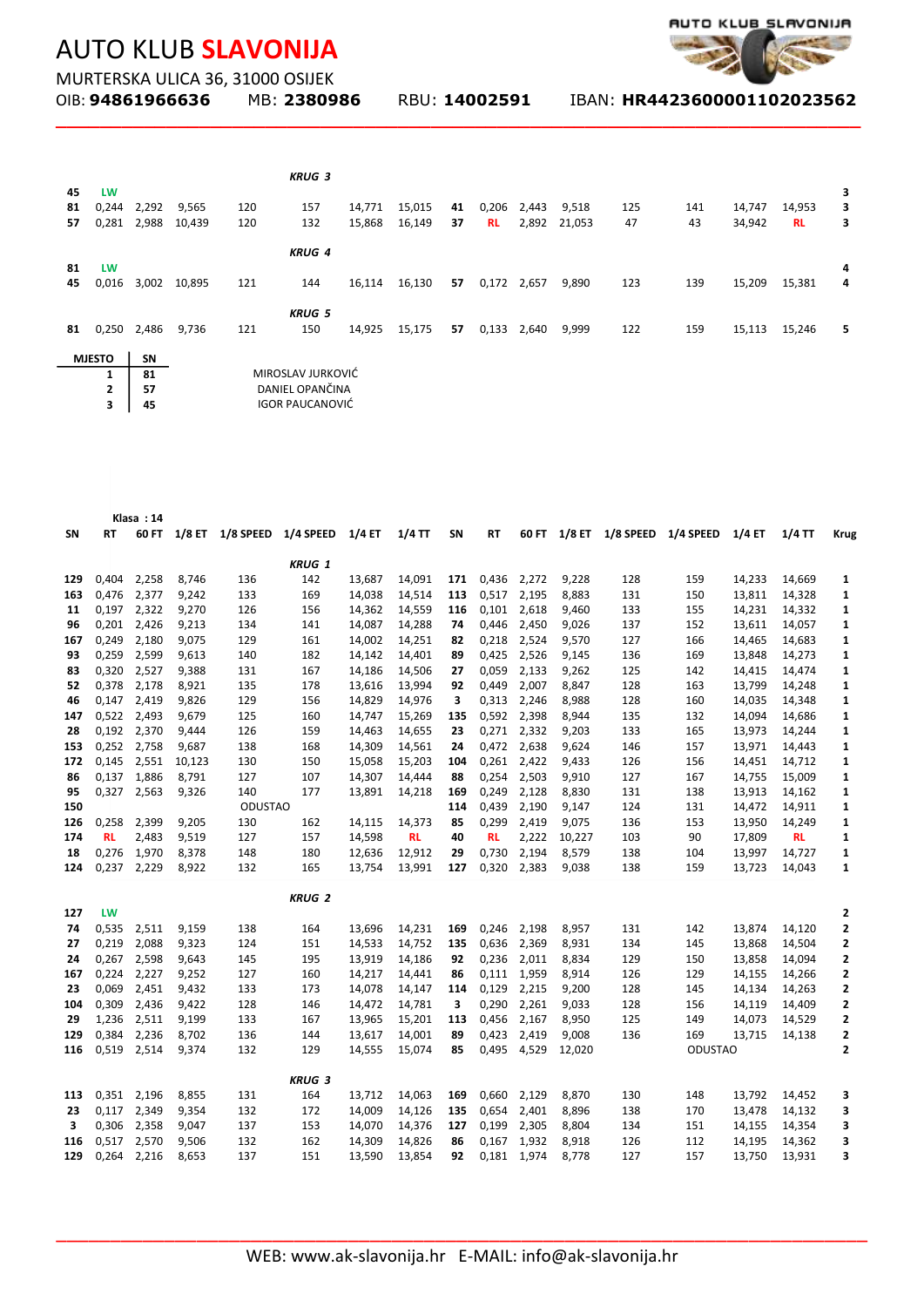

MURTERSKA ULICA 36, 31000 OSIJEK<br>OIB: **94861966636** MB: 23809

**\_\_\_\_\_\_\_\_\_\_\_\_\_\_\_\_\_\_\_\_\_\_\_\_\_\_\_\_\_\_\_\_\_\_\_\_\_\_\_\_\_\_\_\_\_\_\_\_\_\_\_\_\_\_\_\_\_\_\_\_\_\_\_\_\_\_\_\_\_\_\_\_\_**

OIB: **94861966636** MB: **2380986** RBU: **14002591** IBAN: **HR4423600001102023562** 

|     |                |           |       |     | <b>KRUG 4</b> |        |        |     |           |             |        |     |     |        |           |   |
|-----|----------------|-----------|-------|-----|---------------|--------|--------|-----|-----------|-------------|--------|-----|-----|--------|-----------|---|
| 113 | 0,148          | 2,214     | 9,436 | 107 | 100           | 15,766 | 15,914 | 86  | <b>RL</b> | 2,143       | 12,840 | 65  | 44  | 26,149 | <b>RL</b> | 4 |
| 127 | 0,207          | 2,297     | 8,739 | 140 | 148           | 13,823 | 14,030 | 23  |           | 0,082 2,380 | 9,365  | 133 | 167 | 14,068 | 14,150    | 4 |
|     |                |           |       |     | <b>KRUG 5</b> |        |        |     |           |             |        |     |     |        |           |   |
| 113 | 0,486 2,213    |           | 8,828 | 132 | 164           | 13,658 | 14,144 | 127 | 0,200     | 2,353       | 8,842  | 133 | 156 | 13,837 | 14,037    | 5 |
|     | <b>MJESTO</b>  | <b>SN</b> |       |     |               |        |        |     |           |             |        |     |     |        |           |   |
|     | 1              | 127       |       |     | KARLO CRNČIĆ  |        |        |     |           |             |        |     |     |        |           |   |
|     | $\overline{2}$ | 113       |       |     | ELMIR DURMIŠI |        |        |     |           |             |        |     |     |        |           |   |
|     | 3              | 23        |       |     | ELVIS MUMIĆ   |        |        |     |           |             |        |     |     |        |           |   |

|     |               | Klasa: 13   |        |     |                                         |        |          |     |       |             |       |                                         |     |        |          |              |
|-----|---------------|-------------|--------|-----|-----------------------------------------|--------|----------|-----|-------|-------------|-------|-----------------------------------------|-----|--------|----------|--------------|
| SΝ  | RT            |             |        |     | 60 FT 1/8 ET 1/8 SPEED 1/4 SPEED 1/4 ET |        | $1/4$ TT | SΝ  | RT    |             |       | 60 FT 1/8 ET 1/8 SPEED 1/4 SPEED 1/4 ET |     |        | $1/4$ TT | <b>Krug</b>  |
|     |               |             |        |     | <b>KRUG 1</b>                           |        |          |     |       |             |       |                                         |     |        |          |              |
| 48  |               | 0,158 2,251 | 8,500  | 144 | 177                                     | 12,976 | 13,134   | 131 | 0,610 | 2,342       | 8,660 | 146                                     | 184 | 12,987 | 13,597   | 1            |
| 90  | 0,240         | 2,592       | 10,117 | 130 | 168                                     | 14,863 | 15,103   | 33  | 0,142 | 2,157       | 8,558 | 137                                     | 165 | 13,251 | 13,393   | 1            |
| 66  | 0,242         | 2,273       | 8,443  | 153 | 132                                     | 13,083 | 13,325   | 32  | 0,042 | 2,573       | 9,094 | 143                                     | 135 | 13,992 | 14,034   | 1            |
| 71  | 0,260         | 1,799       | 8,333  | 124 | 160                                     | 13,215 | 13,475   | 75  | 0,258 | 1,913       | 7,936 | 146                                     | 145 | 12,943 | 13,201   | 1            |
| 39  | 0,319         | 2,126       | 8,542  | 142 | 182                                     | 12,972 | 13,291   | 72  | 0,269 | 2,194       | 9,017 | 144                                     | 196 | 13,207 | 13,476   | 1            |
| 35  | 0,178         | 2,255       | 8,935  | 134 | 172                                     | 13,595 | 13,773   | 142 | 0,233 | 2,340       | 8,788 | 140                                     | 129 | 14,069 | 14,302   | 1            |
| 159 | 6,561         | 2,600       | 9,081  | 141 | 171                                     | 13,624 | 20,185   | 14  | 0,339 | 1,813       | 7,630 | 142                                     | 166 | 12,162 | 12,501   | 1            |
| 21  | 0,401         | 1,912       | 8,330  | 136 | 169                                     | 13,014 | 13,415   | 139 | 0,237 | 2,424       | 8,938 | 145                                     | 184 | 13,324 | 13,561   | $\mathbf{1}$ |
| 52  | 0,334         | 2,177       | 9,098  | 126 | 159                                     | 14,072 | 14,406   | 31  | 0,160 | 1,828       | 8,206 | 138                                     | 126 | 13,480 | 13,640   | 1            |
| 47  | 0,136         | 2,526       | 8,783  | 147 | 155                                     | 13,191 | 13,327   | 51  | 0,367 | 2,440       | 8,796 | 146                                     | 177 | 13,147 | 13,514   | 1            |
| 62  | 0,207         | 2,199       | 8,354  | 152 | 140                                     | 12,856 | 13,063   | 49  | 0,360 | 2,484       | 9,146 | 128                                     | 134 | 14,417 | 14,777   | 1            |
| 199 | 0,311         | 2,154       | 8,337  | 141 | 146                                     | 13,148 | 13,459   | 91  | 0,391 | 2,664       | 9,161 | 149                                     | 191 | 13,384 | 13,775   | 1            |
| 50  |               | 0,357 1,950 | 8,328  | 141 | 146                                     | 13,087 | 13,444   | 107 | 0,315 | 2,529       | 9,028 | 147                                     | 181 | 13,412 | 13,727   | 1            |
|     |               |             |        |     |                                         |        |          |     |       |             |       |                                         |     |        |          |              |
|     |               |             |        |     | <b>KRUG 2</b>                           |        |          |     |       |             |       |                                         |     |        |          |              |
| 62  | <b>LW</b>     |             |        |     |                                         |        |          |     |       |             |       |                                         |     |        |          | 2            |
| 159 | 0,444         | 2,318       | 8,737  | 142 | 181                                     | 13,181 | 13,625   | 31  |       | 0,113 1,902 | 8,304 | 137                                     | 133 | 13,207 | 13,320   | 2            |
| 50  | 0,482         | 1,902       | 9,116  | 131 | 171                                     | 13,803 | 14,285   | 39  | 0,222 | 2,160       | 8,549 | 144                                     | 131 | 13,485 | 13,707   | 2            |
| 66  | 0,264         | 2,295       | 9,004  | 146 | 185                                     | 13,340 | 13,604   | 75  | 0,147 | 1,931       | 7,947 | 143                                     | 138 | 13,260 | 13,407   | 2            |
| 48  | 0,197         | 2,230       | 8,434  | 145 | 176                                     | 12,913 | 13,110   | 35  | 0,130 | 2,004       | 8,588 | 135                                     | 173 | 13,217 | 13,347   | 2            |
| 33  | 0,247         | 2,101       | 8,441  | 140 | 177                                     | 12,948 | 13,195   | 21  | 0,111 | 1,862       | 8,290 | 136                                     | 150 | 12,978 | 13,089   | 2            |
| 199 | 0,150         | 2,098       | 8,249  | 141 | 143                                     | 13,107 | 13,257   | 47  | 0,190 | 2,358       | 8,613 | 138                                     | 161 | 13,395 | 13,585   | 2            |
|     |               |             |        |     | <b>KRUG 3</b>                           |        |          |     |       |             |       |                                         |     |        |          |              |
| 21  | LW            |             |        |     |                                         |        |          |     |       |             |       |                                         |     |        |          | 3            |
| 75  | 0,173         | 1,948       | 7,995  | 136 | 155                                     | 12,801 | 12,974   | 31  | 0,162 | 1,849       | 8,216 | 138                                     | 145 | 12,913 | 13,075   | 3            |
| 48  | 0,353         | 2,181       | 8,380  | 145 | 178                                     | 12,846 | 13,199   | 39  | 0,286 | 2,086       | 8,407 | 145                                     | 183 | 12,864 | 13,150   | з            |
| 62  |               | 0,292 2,245 | 8,421  | 154 | 155                                     | 12,783 | 13,075   | 199 | 0,044 | 2,184       | 8,331 | 141                                     | 154 | 13,000 | 13,044   | 3            |
|     |               |             |        |     | <b>KRUG 4</b>                           |        |          |     |       |             |       |                                         |     |        |          |              |
| 21  |               | 0,095 2,021 | 8,441  | 139 | 188                                     | 12,920 | 13,015   | 31  | 0,139 | 1,825       | 8,213 | 137                                     | 142 | 12,978 | 13,117   | 4            |
| 199 |               | 0,238 2,078 | 8,245  | 141 | 151                                     | 13,082 | 13,320   | 39  | 0,300 | 2,228       | 8,589 | 143                                     | 187 | 12,974 | 13,274   | 4            |
|     |               |             |        |     |                                         |        |          |     |       |             |       |                                         |     |        |          |              |
|     |               |             |        |     | <b>KRUG 5</b>                           |        |          |     |       |             |       |                                         |     |        |          |              |
| 199 | 0,153         | 2,089       | 8,273  | 138 | 169                                     | 12,979 | 13,132   | 31  | 0,085 | 1,858       | 8,319 | 135                                     | 146 | 13,092 | 13,177   | 5            |
| 21  | 0,088 2,003   |             | 8,259  | 142 | 151                                     | 12,819 | 12,907   | 39  | 0,219 | 2,095       | 8,337 | 148                                     | 186 | 12,709 | 12,928   | 5            |
|     | <b>MJESTO</b> | SN          |        |     |                                         |        |          |     |       |             |       |                                         |     |        |          |              |
|     | 1.            | 100         |        |     | ROMAN ROIAT                             |        |          |     |       |             |       |                                         |     |        |          |              |

 $\begin{array}{|c|c|c|}\n\hline\n1 & 199 \\
2 & 31\n\end{array}$  $\overline{31}$  $\frac{2}{3}$  **62** ROMAN BOJAT IGOR VUČKOVIĆ AMAR KAROVIĆ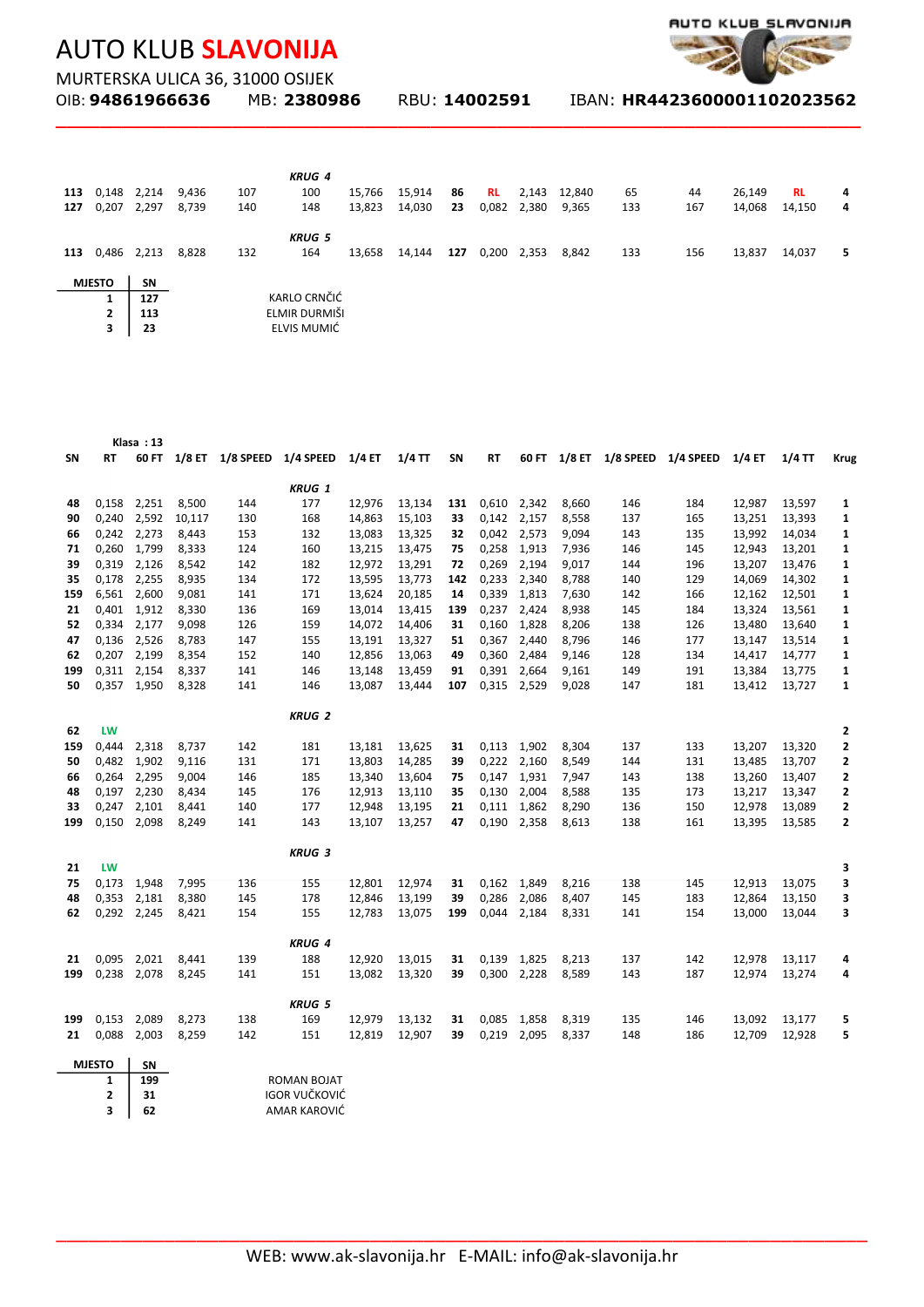

MURTERSKA ULICA 36, 31000 OSIJEK<br>OIB: **94861966636** MB: 23809

**\_\_\_\_\_\_\_\_\_\_\_\_\_\_\_\_\_\_\_\_\_\_\_\_\_\_\_\_\_\_\_\_\_\_\_\_\_\_\_\_\_\_\_\_\_\_\_\_\_\_\_\_\_\_\_\_\_\_\_\_\_\_\_\_\_\_\_\_\_\_\_\_\_**

OIB: **94861966636** MB: **2380986** RBU: **14002591** IBAN: **HR4423600001102023562** 

|          |               | Klasa: 12         |                |            |                                         |                  |                  |          |             |                      |                |            |                                         |                  |                  |                   |
|----------|---------------|-------------------|----------------|------------|-----------------------------------------|------------------|------------------|----------|-------------|----------------------|----------------|------------|-----------------------------------------|------------------|------------------|-------------------|
| SN       | <b>RT</b>     |                   |                |            | 60 FT 1/8 ET 1/8 SPEED 1/4 SPEED 1/4 ET |                  | $1/4$ TT         | SN       | <b>RT</b>   |                      |                |            | 60 FT 1/8 ET 1/8 SPEED 1/4 SPEED 1/4 ET |                  | $1/4$ TT         | <b>Krug</b>       |
|          |               |                   |                |            |                                         |                  |                  |          |             |                      |                |            |                                         |                  |                  |                   |
| 63       | LW            |                   |                |            | <b>KRUG 1</b>                           |                  |                  |          |             |                      |                |            |                                         |                  |                  | 1                 |
| 59       | 0,079         | 2,024             | 7,914          | 149        | 185                                     | 12,247           | 12,326           | 1        |             | 0,780 1,541          | 7,022          | 159        | 173                                     | 11,195           | 11,975           | 1                 |
| 87       | 0,279         | 2,037             | 7,871          | 151        | 118                                     | 12,652           | 12,931           | 4        | 0,425       | 2,689                | 9,727          | 145        | 141                                     | 14,284           | 14,709           | 1                 |
| 79       | 0,359         | 1,947             | 7,512          | 158        | 156                                     | 11,779           | 12,138           | 7        |             | 0,318 1,751          | 7,827          | 145        | 170                                     | 12,034           | 12,352           | 1                 |
| 8        | 0,111         | 1,990             | 8,011          | 148        | 189                                     | 12,236           | 12,347           | 117      | 0,126       | 1,905                | 7,556          | 153        | 140                                     | 11,949           | 12,075           | 1                 |
| 14       | 0,506         | 1,810             | 7,852          | 137        | 168                                     | 12,626           | 13,132           | 61       |             | 0,254 2,104          | 7,983          | 163        | 153                                     | 12,540           | 12,794           | 1                 |
| 19       |               | 0,258 2,220       | 8,612          | 123        | 170                                     | 13,734           | 13,992           | 67       |             | 0,233 2,134          | 8,383          | 145        | 176                                     | 12,642           | 12,875           | 1                 |
| 44       |               | 0,335 1,820       | 7,481          | 155        | 137                                     | 11,937           | 12,272           | 55       |             | 0,091 1,820          | 7,820          | 133        | 183                                     | 12,338           | 12,429           | 1                 |
| 69       |               | 0,112 1,986       | 8,109          | 143        | 183                                     | 12,491           | 12,603           | 43       |             | 0,251 2,290          | 7,750          | 164        | 139                                     | 11,963           | 12,214           | 1                 |
|          |               |                   |                |            |                                         |                  |                  |          |             |                      |                |            |                                         |                  |                  |                   |
|          |               |                   |                |            | <b>KRUG 2</b>                           |                  |                  |          |             |                      |                |            |                                         |                  |                  |                   |
| 117      | LW            |                   |                |            |                                         |                  |                  |          |             |                      |                |            |                                         |                  |                  | 2                 |
| 61<br>43 | 0,510         | 2,094             | 8,077          | 159        | 208<br>180                              | 12,029           | 12,539<br>12,129 | 63       | 0,307       | 0,460 2,286<br>1,973 | 8,277          | 167        | 205<br>188                              | 11,993           | 12,453           | $\mathbf{2}$      |
| 79       | 0,508 2,171   | 0,279 1,944       | 7,661<br>7,609 | 163<br>157 | 142                                     | 11,621<br>12,123 | 12,402           | 87<br>59 | 0,431       | 1,884                | 7,785<br>7,819 | 151<br>148 | 186                                     | 12,018<br>12,126 | 12,325<br>12,557 | 2                 |
| 67       |               | 0,230 2,136       | 8,152          | 159        | 200                                     | 12,184           | 12,414           | 44       | 0,386       | 1,827                | 7,479          | 154        | 159                                     | 11,752           | 12,138           | 2<br>$\mathbf{2}$ |
|          |               |                   |                |            |                                         |                  |                  |          |             |                      |                |            |                                         |                  |                  |                   |
|          |               |                   |                |            | <b>KRUG 3</b>                           |                  |                  |          |             |                      |                |            |                                         |                  |                  |                   |
| 43       | LW            |                   |                |            |                                         |                  |                  |          |             |                      |                |            |                                         |                  |                  | з                 |
| 79       | 0,244         | 1,954             | 7,565          | 158        | 151                                     | 11,748           | 11,992           | 117      | 0,122       | 1,885                | 7,527          | 154        | 163                                     | 11,724           | 11,846           | з                 |
| 63       |               | 0,210 2,145       | 8,006          | 167        | 226                                     | 11,688           | 11,898           | 44       |             | 0,379 1,782          | 7,435          | 155        | 162                                     | 11,639           | 12,018           | з                 |
|          |               |                   |                |            |                                         |                  |                  |          |             |                      |                |            |                                         |                  |                  |                   |
|          |               |                   |                |            | <b>KRUG 4</b>                           |                  |                  |          |             |                      |                |            |                                         |                  |                  |                   |
| 44       |               | 0,380 1,782 7,542 |                | 153        | 191                                     | 11,701           | 12,081           | 43       | 0,423 2,321 |                      | 7.844          | 163        | 203                                     | 11,763           | 12,186           | 4                 |
|          | <b>MJESTO</b> | <b>SN</b>         |                |            |                                         |                  |                  |          |             |                      |                |            |                                         |                  |                  |                   |
|          | 1             | 44                |                |            | <b>IVAN VULOVIĆ</b>                     |                  |                  |          |             |                      |                |            |                                         |                  |                  |                   |
|          | 2             | 43                |                |            | NEBOJŠA BLAGOJEVIĆ                      |                  |                  |          |             |                      |                |            |                                         |                  |                  |                   |
|          | 3             | 87                |                |            | GORDAN GAČIĆ                            |                  |                  |          |             |                      |                |            |                                         |                  |                  |                   |
|          |               |                   |                |            |                                         |                  |                  |          |             |                      |                |            |                                         |                  |                  |                   |
|          |               |                   |                |            |                                         |                  |                  |          |             |                      |                |            |                                         |                  |                  |                   |
|          |               |                   |                |            |                                         |                  |                  |          |             |                      |                |            |                                         |                  |                  |                   |

| Klasa: 11 |                |       |          |           |               |        |          |       |           |        |          |                |           |        |           |             |
|-----------|----------------|-------|----------|-----------|---------------|--------|----------|-------|-----------|--------|----------|----------------|-----------|--------|-----------|-------------|
| <b>SN</b> | <b>RT</b>      | 60 FT | $1/8$ ET | 1/8 SPEED | 1/4 SPEED     | 1/4 ET | $1/4$ TT | SN    | <b>RT</b> | 60 FT  | $1/8$ ET | 1/8 SPEED      | 1/4 SPEED | 1/4 ET | $1/4$ TT  | <b>Krug</b> |
|           |                |       |          |           | <b>KRUG 1</b> |        |          |       |           |        |          |                |           |        |           |             |
| 73        | 0,057          | 1,781 | 7,252    | 170       | 217           | 10,970 | 11,027   | 1     | 0,561     | 1,455  | 6,791    | 163            | 197       | 10,777 | 11,338    | 1           |
| 56        | 0,187          | 1,910 | 7,237    | 173       | 228           | 10,910 | 11,097   | 58    | 0,154     | 1,780  | 7,113    | 171            | 180       | 11,027 | 11,181    | 1           |
| 77        | 0,207          | 1,778 | 7,096    | 165       | 208           | 10,943 | 11,150   | 5.    | 0,211     | 1,795  | 7,195    | 154            | 136       | 12,173 | 12,384    | 1           |
| 36        | 0,158          | 1,694 | 7,399    | 166       | 218           | 11,150 | 11,308   | 76    | 0,248     | 1,757  | 7,159    | 167            | 205       | 11,018 | 11,266    | 1           |
| 42        | 0,543          | 1,797 | 7,573    | 157       | 195           | 11,629 | 12,172   | 22    |           |        |          | <b>ODUSTAO</b> |           |        |           | 1           |
| 38        | <b>ODUSTAO</b> |       |          |           |               |        | 17       | 1,102 | 2,556     | 10,354 | 109      | 133            | 16,207    | 17,309 | 1         |             |
|           |                |       |          |           |               |        |          |       |           |        |          |                |           |        |           |             |
|           |                |       |          |           | <b>KRUG 2</b> |        |          |       |           |        |          |                |           |        |           |             |
| 56        | 0,196          | 1,874 | 7,097    | 176       | 212           | 10,769 | 10,965   | 77    | 0,185     | 1,753  | 7,072    | 165            | 208       | 10,909 | 11,094    | 2           |
| 17        | 0,082          | 1,689 | 7,067    | 162       | 196           | 11,035 | 11,117   | 73    | 0,021     | 1,709  | 7,164    | 171            | 198       | 10,986 | 11,007    | 2           |
| 42        | 0,154          | 1,728 | 7,534    | 155       | 195           | 11,604 | 11,758   | 76    | 0,166     | 1,710  | 7,103    | 164            | 179       | 11,224 | 11,390    | 2           |
|           |                |       |          |           |               |        |          |       |           |        |          |                |           |        |           |             |
|           |                |       |          |           | <b>KRUG 3</b> |        |          |       |           |        |          |                |           |        |           |             |
| 73        | LW             |       |          |           |               |        |          |       |           |        |          |                |           |        |           | 3           |
| 77        | 0,340          | 1,755 | 7,098    | 165       | 208           | 10,938 | 11,278   | 76    | 0,080     | 1,737  | 7,190    | 164            | 201       | 11,114 | 11,194    | 3           |
|           |                |       |          |           |               |        |          |       |           |        |          |                |           |        |           |             |
|           |                |       |          |           | <b>KRUG 4</b> |        |          |       |           |        |          |                |           |        |           |             |
| 76        | 0,120          | 1,745 | 7,284    | 158       | 174           | 11,647 | 11,767   | 73    | <b>RL</b> | 1,745  | 7,222    | 171            | 218       | 10,950 | <b>RL</b> | 4           |
|           |                |       |          |           |               |        |          |       |           |        |          |                |           |        |           |             |

| <b>MJESTO</b> | SΝ |
|---------------|----|
|               | 76 |
| 2             | 73 |
| 3             | 77 |

ŽELJKO HARDI HRVOJE MIKOVIĆ KRISTIJAN SABLJAR